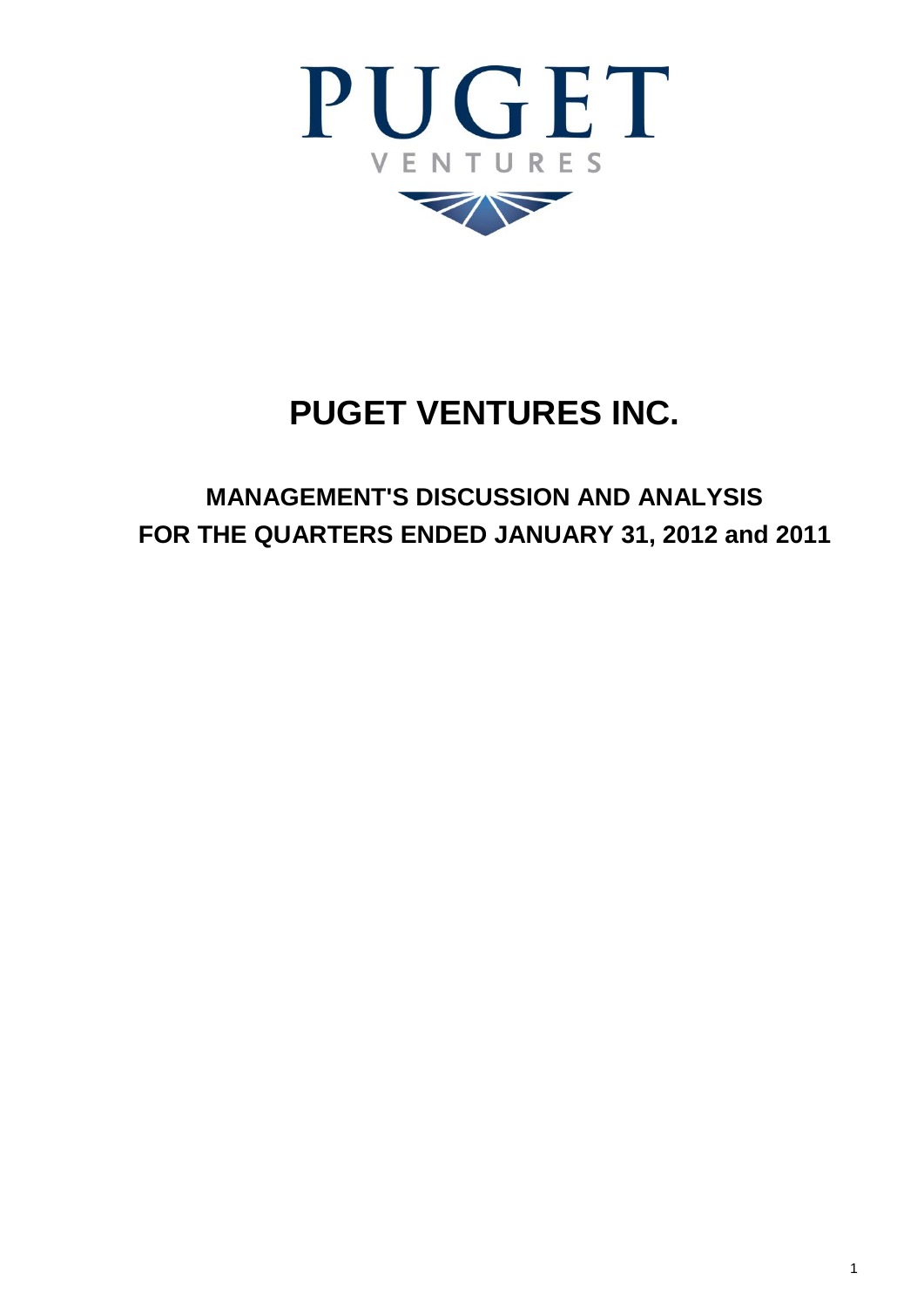|       | CAUTIONARY STATEMENT REGARDING FORWARD-LOOKING INFORMATION3 |  |
|-------|-------------------------------------------------------------|--|
| 1.1   |                                                             |  |
| 1.2   |                                                             |  |
| 1.2.1 |                                                             |  |
| 1.2.2 |                                                             |  |
| 1.2.3 |                                                             |  |
| 1.2.4 |                                                             |  |
| 1.2.5 |                                                             |  |
|       |                                                             |  |
|       |                                                             |  |
| 1.3   |                                                             |  |
| 1.4   |                                                             |  |
| 1.5   |                                                             |  |
| 1.6   |                                                             |  |
| 1.7   |                                                             |  |
| 1.8   |                                                             |  |
| 1.9   |                                                             |  |
| 1.10  |                                                             |  |
|       |                                                             |  |
| 1.12  |                                                             |  |
| 1.13  |                                                             |  |
| 1.14  |                                                             |  |
| 1.15  |                                                             |  |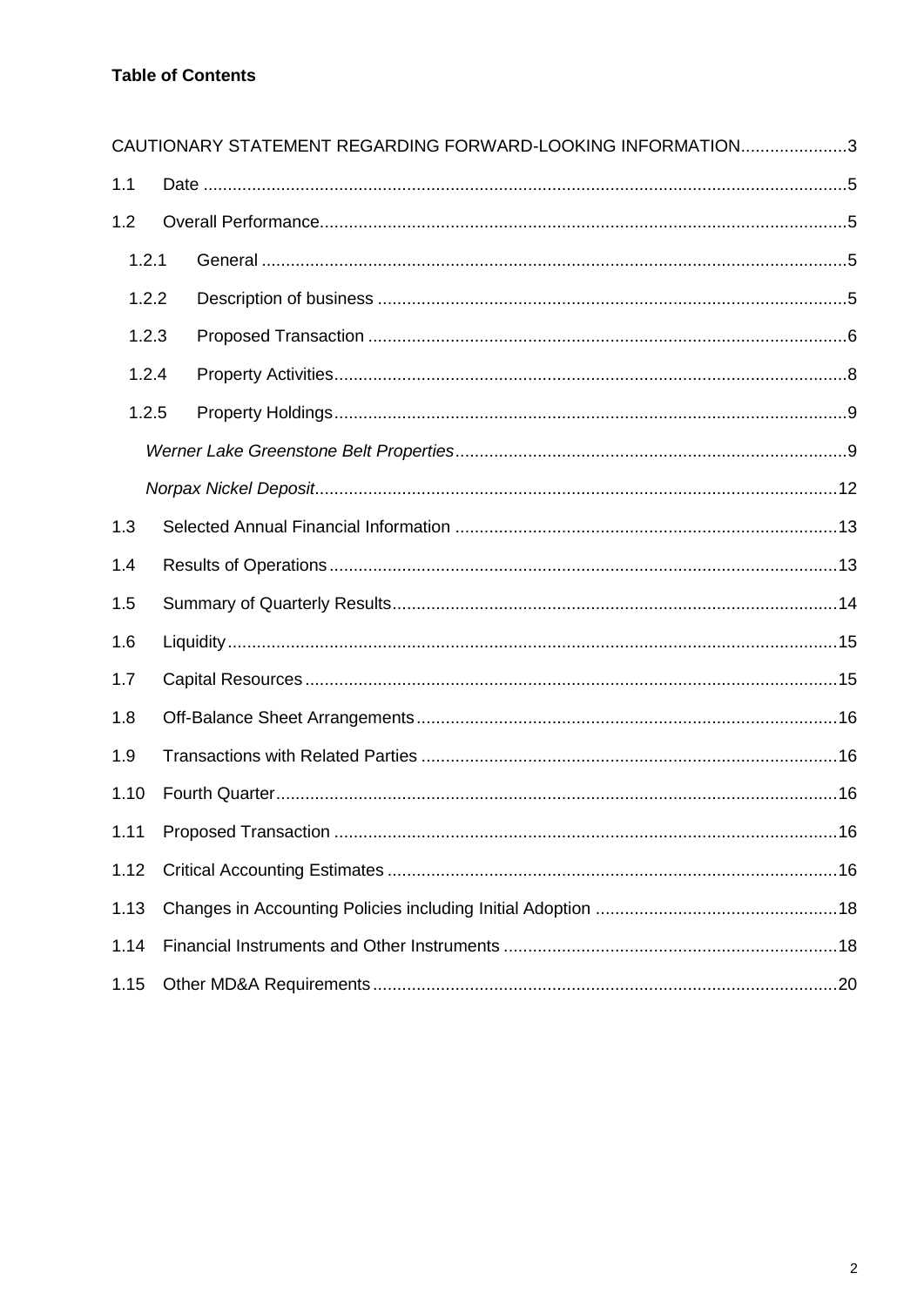# <span id="page-2-0"></span>**CAUTIONARY STATEMENT REGARDING FORWARD-LOOKING INFORMATION**

This Management's Discussion and Analysis contains "forward-looking statements" within the meaning of Canadian securities legislation. These forward-looking statements are made as of the date of this Management's Discussion and Analysis.

In certain cases, forward-looking statements can be identified by the use of words such as "believe", "intend", "may", "will", "should", "plans", "anticipates", "believes", "potential", "intends", "expects" and other similar expressions. Forward-looking statements reflect our current expectations and assumptions, and are subject to a number of known and unknown risks, uncertainties and other factors which may cause our actual results, performance or achievements to be materially different from any anticipated future results, performance or achievements expressed or implied by the forward-looking statements. Forward-looking statements, particularly as they relate to the completion of the Pafra Acquisition (as defined in this Management's Discussion and Analysis), the actual results of exploration activities, the estimation or realization of mineral reserves and resources, capital expenditures, costs and timing of the development of new mineral deposits, requirements for additional capital, future prices of precious and base metals, possible variations in ore grade or recovery rates, failure of plant, equipment or processes to operate as anticipated, accidents, labour disputes, road blocks and other risks of the mining industry, delays in obtaining governmental approvals, permits or financing or in the completion of development or construction activities, currency fluctuations, title disputes or claims limitations on insurance coverage and the timing and possible outcome of pending litigation and the timing or magnitude of such events are inherently risky and uncertain.

Key assumptions upon which the Company's forward-looking statements are based include the following:

- the Company's ability to complete the Pafra Acquisition;
- the Company's ability to successfully integrate, explore, develop and operate the Karakul Property (as defined in this Management's Discussion and Analysis);
- the prices for cobalt will not fall significantly;
- the assumptions in the financial analysis in the Karakul Report (as defined in this Management's Discussion and Analysis) are correct;
- the Company will be able to secure new financing to continue its exploration, development and operational activities;
- there being no significant adverse changes in currency exchange rates;
- there being no significant changes in the ability of the Company to comply with environmental, safety and other regulatory requirements;
- the Company is able to obtain regulatory approvals (including licenses and permits) in a timely manner;
- the absence of any material adverse effects arising as a result of political instability, terrorism, sabotage, natural disasters, equipment failures or adverse changes in government legislation or the socio-economic conditions in the surrounding area to the Company's operations;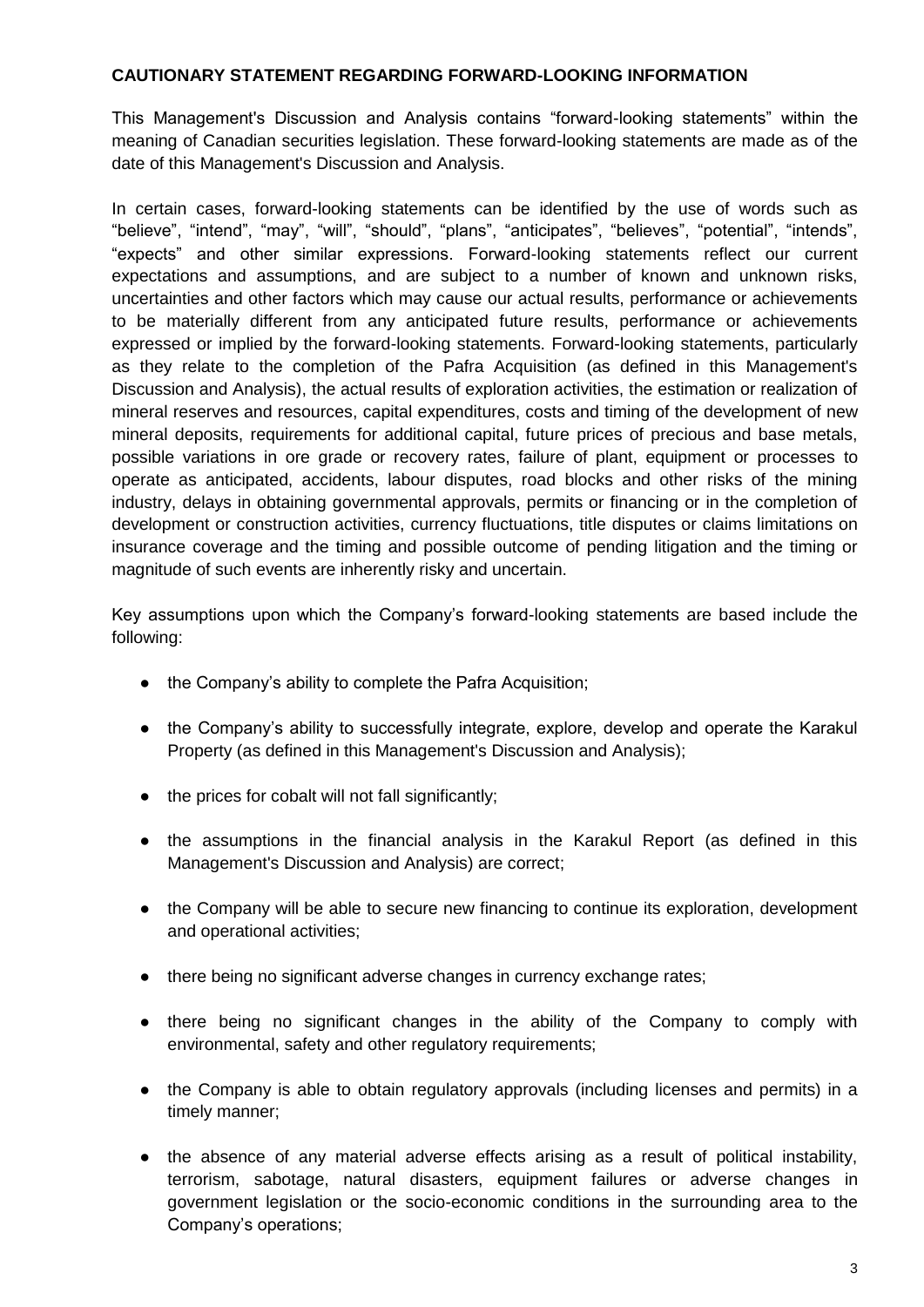- the Company's ability to achieve its growth strategy;
- the Company's operating costs will not increase significantly; and
- key personnel will continue their employment with the Company and the Company will have access to all equipment necessary to further the Karakul Property.

These assumptions should be considered carefully by investors. Investors are cautioned not to place undue reliance on the forward-looking statements or the assumptions on which the Company's forward-looking statements are based.

Investors are advised to carefully review and consider the risk factors identified in this Management's Discussion and Analysis under the heading "Risk Factors" for a discussion of the factors that could cause the Company's actual results, performance and achievements to be materially different from any anticipated future results, performance or achievements expressed or implied by the forward-looking statements. Investors are further cautioned that the foregoing list of assumptions is not exhaustive and it is recommended that prospective investors consult the more complete discussion of the Company's business, financial condition and prospects that is included in this Management's Discussion and Analysis and other documents available under the Company's profile on SEDAR at www.sedar.com. The forward-looking statements contained in this Management's Discussion and Analysis are made as of the date hereof and, accordingly, are subject to change after such date.

Although the Company believes that the assumptions on which the forward-looking statements are made are reasonable, based on the information available to the Company on the date such statements were made, no assurances can be given as to whether these assumptions will prove to be correct. Accordingly, readers should not place undue reliance on forward-looking information. The Company does not undertake to update any forward-looking information, except as, and to the extent, required by applicable securities laws. The forward-looking statements contained in this Management's Discussion and Analysis are expressly qualified by this cautionary statement.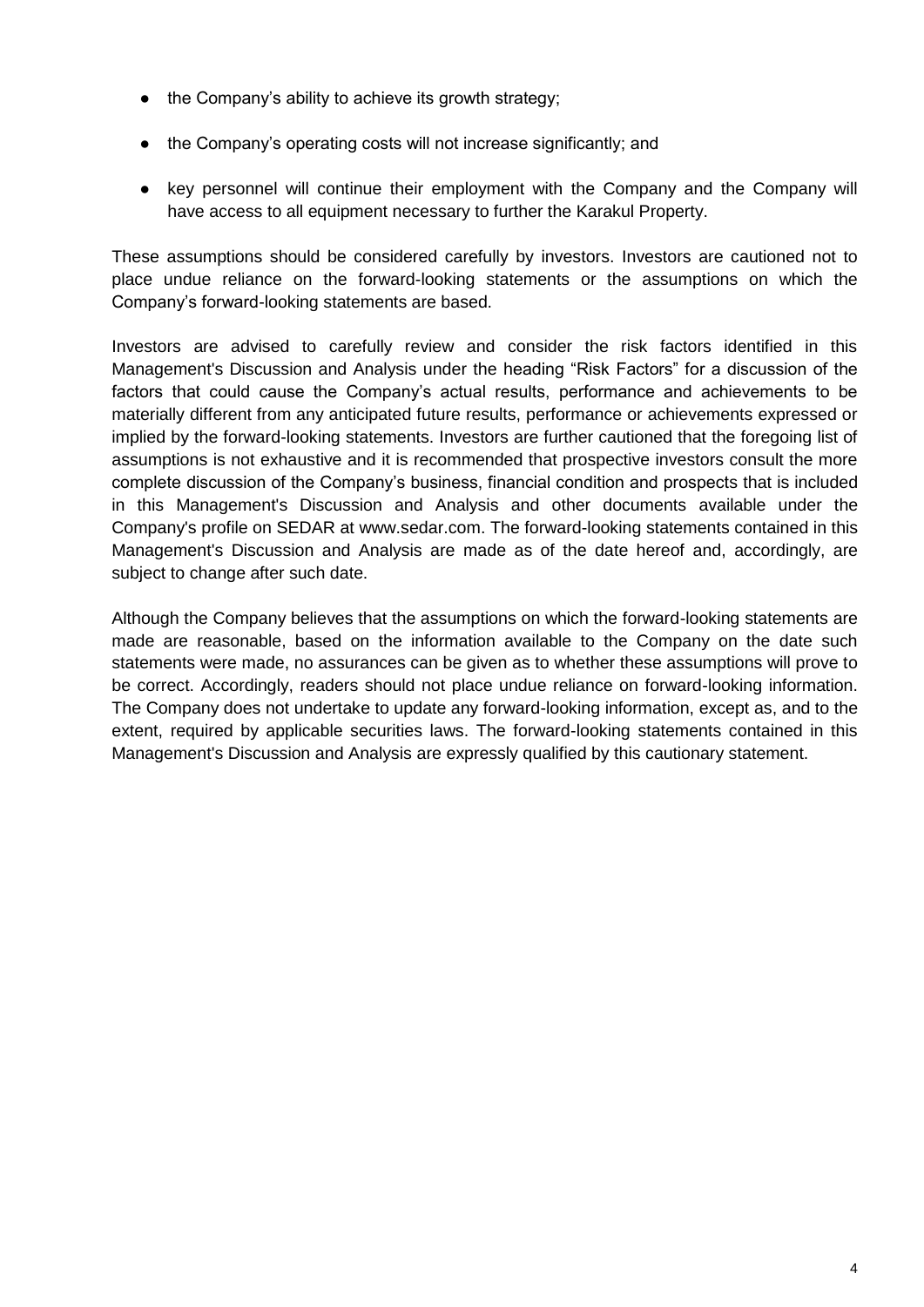# <span id="page-4-0"></span>**1.1 Date**

The following management's discussion and analysis ("MD&A"), which is dated as of April 2, 2012, provides a review of the activities, results of operations and financial condition of Puget Ventures Inc. (the "Puget" or "Company") as at and for the three months ended January 31, 2012, as well as future prospects of the Company. This MD&A should be read in conjunction with the unaudited interim condensed financial statements of the Company as at and for the nine and three months January 31, 2012 (the "Interim Financial Statements"), together with the MD&A and audited financial statements of the Company as at and for the year ended April 30, 2011. All dollar amounts in this MD&A are expressed in Canadian dollars unless otherwise specified (the Company's financial statements are prepared in Canadian dollars). Additional information relating to the Company, including the Company's annual information form, is available on SEDAR at www.sedar.com.

# <span id="page-4-1"></span>**1.2 Overall Performance**

# <span id="page-4-2"></span>*1.2.1 General*

The Company was incorporated on March 9, 2007 pursuant to the *Business Corporations Act* (British Columbia) under the name "Puget Ventures Inc." and extra-provincially registered in the Province of Ontario on May 25, 2009 under the *Business Corporations Act* (Ontario).

The Company is a reporting issuer under the *Securities Act* (British Columbia) and the *Securities Act* (Alberta) and thereunder is required to make filings on a continuous basis. All disclosure filings as required under applicable securities laws are available for review under the Company's SEDAR profile at www.sedar.com.

Its Common Shares began trading on the TSX Venture Exchange ("TSX-V") as a capital pool corporation on October 31, 2007 and completed its qualifying transaction on May 15, 2008. The Common Shares now trade on the TSXV under the symbol "PVS" as a Tier 2 listed company in the category of mining issuers.

The Company has no subsidiaries. Its head office is located at Suite 1510-1050 West Pender Street, Vancouver, British Columbia, V6E 3T4, and its registered and records office is located at 700 - 401 West Georgia Street, Vancouver, British Columbia V6B 5A1.

On July 21st, 2011, the Company's shareholders approved, among other things and in conjunction with its approval of the proposed Pafra Acquisition (discussed below), the Company's proposed name change to "Global Cobalt Corporation." It is anticipated that the Company will effect this name change immediately prior to the completion of the Pafra Acquisition.

# <span id="page-4-3"></span>*1.2.2 Description of business*

The Company is a junior mining company focused on the acquisition, exploration and development of strategic base metals properties. To date, the Company has concentrated its operations on its Werner Lake Mineral Belt properties located in the Province of Ontario.

The Company's strategy has been to acquire advanced stage strategic metal properties that are either past producers, have been the subject of prior work programs, and/or contain historic resources. Its past acquisitions have all been within the Werner Lake Mineral Belt, located in the Kenora Mining District in northwestern Ontario. In particular, primary focus is placed on the Werner Lake Property, an advanced primary cobalt property.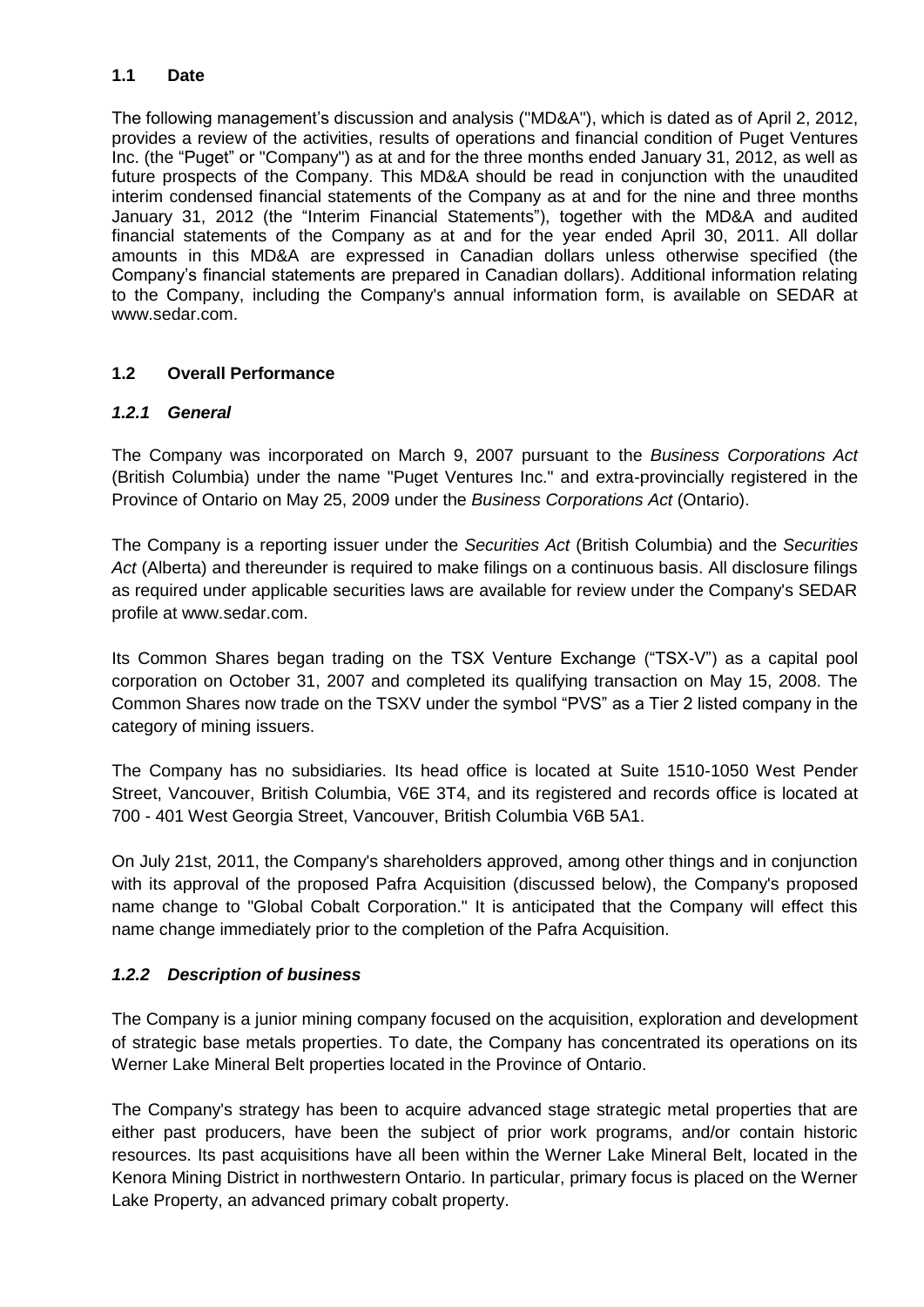Management believes that cobalt is an element essential to modern life. From drill bits to prosthetics, from solar panels to turbine blades, from cellular phones to hybrid vehicles, this element has a wide variety of applications. To date, Puget's property portfolio has specifically emphasized mineral interests showing cobalt characteristics.

# <span id="page-5-0"></span>*1.2.3 Proposed Transaction*

Pursuant to an agreement dated December 6, 2010 and amended June 29, 2011 (the "Pafra Purchase Agreement") among the Company, Imperial Mining Holding Limited ("IMHL") and its wholly-owned subsidiary, Pafra Enterprises Company Limited ("Pafra"), the Company has agreed to acquire from IMHL all of the issued and outstanding securities in the capital of Pafra (the "Pafra Acquisition").

IMHL is a private Isle of Man company at arm's length to the Company. Pafra is a private Cyprus company, also at arm's length to the Company. Through its subsidiaries, Pafra holds mineral interests located in the Republic of Altai, Russia and in Mongolia. The principal activities of Pafra are the exploration and development of cobalt, copper, wolfram, gold and silver deposits in those regions. Each of IMHL, Pafra and its subsidiaries are at arm's length to Puget.

The principal property of Pafra is the Karakul Property, located in the Republic of Altai. A NI 43- 101 compliant technical report (the "Karakul Report")" has been prepared for the Company by SRK Consulting (Canada) Inc. A copy of the Karakul Report is available under the Company's profile on SEDAR, online at [www.sedar.com.](http://www.sedar.com/)

Pursuant to the Pafra Purchase Agreement, the Company will provide the following consideration to IMHL or its nominees:

● 40,000,000 Common Shares; and

● 80,000,000 transferable special share purchase warrants (the "Special Warrants"), exercisable at any time prior to that date that is six years from the completion of the Pafra Acquisition, if a mineral resource estimate or a NI 43-101 technical report is prepared that establishes the aggregate mineral resource estimate (inclusive of mineral reserves and including measured, indicated and inferred mineral resources) within any deposit on the Karakul Property meets certain prescribed minimum threshold tonnages of cobalt metal.

Concurrent with the completion of the Pafra Acquisition, the Company will change its name to "Global Cobalt Corporation" (the "Name Change") and will consolidate its outstanding Common Shares on a basis of 0.899066 "new" Common Shares for every one (1) "old" Common Share outstanding (the "Share Consolidation"). The Company's shareholders approved the Name Change and the Share Consolidation on July 21st, 2011.

Completion of the Pafra Acquisition is conditional upon certain conditions precedent contained in the Pafra Purchase Agreement being satisfied or waived, including but not limited to the following:

the Company having received the approval of its shareholders with respect to the Pafra Acquisition and with respect to the Share Consolidation and the Name Change, which approval was received on July 21st, 2011;

the management and board of directors of the Company being reconstituted as described in the Company's information circular dated June 29, 2011, which reconstitution has been approved by the Company's shareholders on July 21st, 2011;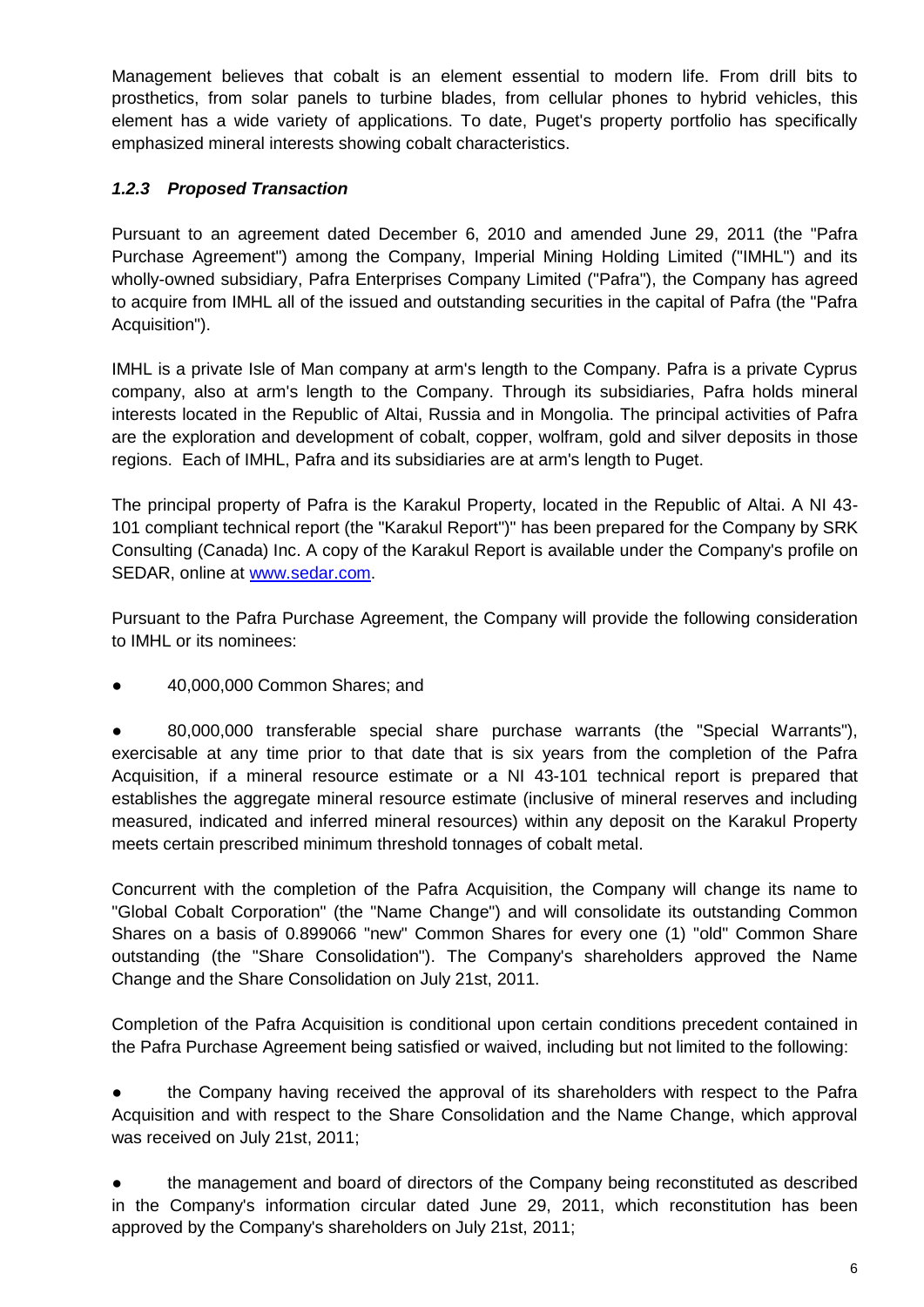the Company having completed an equity offering for proceeds of at least \$15 million. As at the date of this Management's Discussion and Analysis, the Company has filed a preliminary short form prospectus for an offering (the "Offering"), through its agent syndicate co-Led by Euro Pacific Canada and Octagon Capital Corporation, and including D&D Securities Inc., of 15,239,000 subscription receipts at a price of \$1.05 per subscription receipt for total gross proceeds of \$16,000,950; and

• the Company having received conditional approval for the listing of the Common Shares on the TSX, subject to the completion of the Pafra Acquisition, which conditional approval has been received. The listing will be subject to the Company fulfilling all of the listing requirements of the TSX, including the completion of the Pafra Acquisition and the Offering, and prescribed distribution and financial requirements. Upon receiving final approval from the TSX, it is anticipated that the Company's common shares will cease to trade on the TSX Venture Exchange, and will commence trading on the TSX under the trading symbol GCO.

Unless all of such conditions are satisfied or waived by the party or parties for whose benefit such conditions exist, to the extent they may be capable of waiver, the Pafra Acquisition will not proceed. There is no assurance that the conditions will be satisfied or waived on a timely basis, or at all.

Further information regarding the Pafra Acquisition, the Karakul Property and other related matters can be found in the Company's information circular dated June 29, 2011 (the "Information Circular"). Further information regarding the Offering can be found in the Company's preliminary short form prosectus dated July 21, 2011 (the "Preliminary Prospectus"). The Information Circular and the Preliminary Prospectus are each available under the Company's profile on SEDAR, online at www.sedar.com.

Following completion of the Pafra Acquisition and the Offering, it is anticipated that the Karakul Property, located in the Republic of Altai, in the Russian Federation, will become the flagship asset of the Company. A large amount of exploration and pre-development work has been conducted and demonstrates an extensive mineralized zone with numerous identified occurrences of potentially valuable minerals. Along with cobalt, other mineralization includes copper, gold, bismuth, tungsten, and molybdenum. The current size and scale of the deposit, as well as its potential, which is open at depth and along strike, make it one of the largest known potential sources of primary cobalt outside of Africa. Historic underground development work totalling approximately 3000m was completed to study further the Western Zone of the Karakul Property. IMHL drilled 30 confirmation holes during 2008/2009 and began to test the depth extension of the deposit. Further drilling is planned for 2011/2012 along with advanced metallurgical test work and pre-development planning. The Karakul Property is a hydrothermal polymetallic sulphide deposit that is attractive mainly for its cobalt content. Upon completion of the Pafra Acquisition and the Offering, the near-term focus of the Company will be to review, compile and interpret existing Russian data, and plan a significant surface and underground core drilling to verify historical results and delineate the extent of mineralization in order to prepare an initial Mineral Resource Statement and early production to meet Russian Mineral Licensing requirements.

The Company's existing Werner Lake Belt properties will continue to be held and developed subsequent to the completion of the Pafra Acquisition.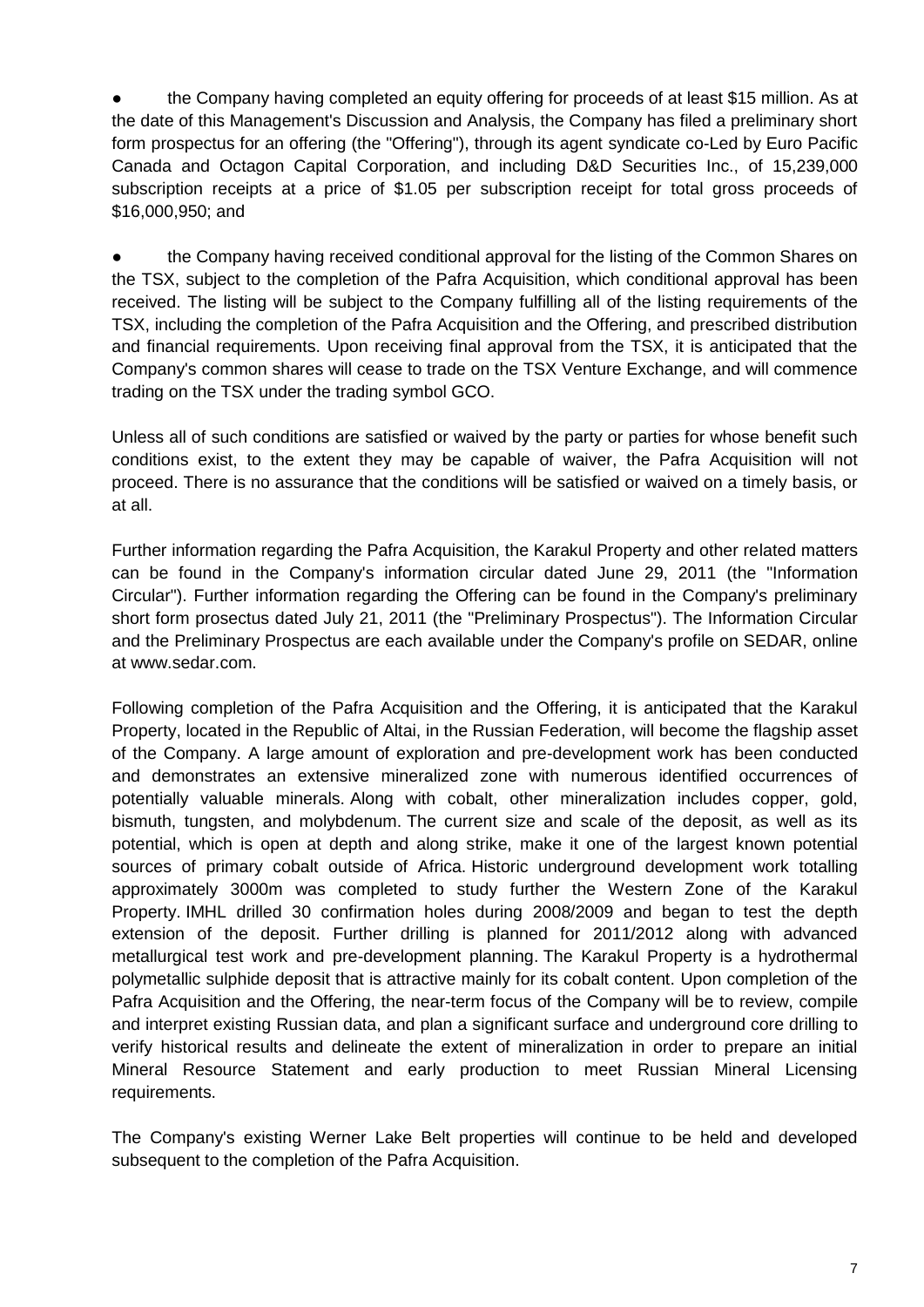# *Financing*

On July 22, 2011, the Company filed its Preliminary Prospectus with the securities regulatory authorities in British Columbia, Alberta, Manitoba and Ontario with respect to a marketed offering of subscription receipts.

The offering will be for 15,239,000 subscription receipts at a price of \$1.05 per subscription receipt for total gross proceeds of \$16,000,950. Puget has engaged Mackie Research Capital Corporation to act as agent in the financing.

On December 5, 2011, the Company engaged a syndicate co-Led by Euro Pacific Canada ("Euro Pacific") and Octagon Capital Corporation ("Octagon") and including D&D Securities Inc. ("D&D") to raise a minimum of \$5,750,000 and a maximum of \$16,000,950 by way of a marketed short form prospectus offering of subscription receipts.

The Company will no longer be proceeding to market the previously announced financing with Mackie Research Capital.

The financing is undertaken in conjunction with the previously announced "Pafra Acquisition" transaction, pursuant to which the Company will acquire beneficial ownership of mining interests located in the Altai Republic of Russia, including the Karakul cobalt project. Proceeds from this financing will be used for accelerating the confirmation and development program on the Karakul cobalt project and neighbouring assets in the Altai Republic of Russia, as well as for general working capital purposes. The offering is subject to the approval of the TSX-V, and the completion of the Pafra Acquisition.

The offering is subject to certain conditions including, but not limited to, the receipt of all necessary approvals, including the acceptance of the TSX and the TSX Venture Exchange.

# <span id="page-7-0"></span>*1.2.4 Property Activities*

#### *Completion of NI 43-101 Technical Report - Werner Lake Property*

In a release dated December 10, 2009, the Company announced that PG&E Mining Consultants was tenured to produce updated resource estimates for the Werner Lake property. Since that time, PG&E Mining Consultants changed its name to "AGP Mining Consultants". The Company had requested that AGP Mining Consultants ("AGP") temporarily halt all work in order to preserve the capital necessary to complete the Company's proposed acquisition of Pafra, previously described in a news release dated June 29, 2011. As such, the Company has had no results to disclose. Also, as further clarification to the previous release, the Company still intends on having AGP finalize the resource estimate in the future and that the cessation of the work being conducted is temporary.

<span id="page-7-1"></span>A revised NI 43-101 compliant technical report dated March 22, 2011 and updated June 23, 2011 (the "Werner Lake Report") regarding the Company's Werner Lake Mineral Belt properties was prepared by Gerald Harper, Ph.D., P.Geo (ON), and is available under the Company's profile on SEDAR. The revised technical report includes a recommended two phase work program, which is contingent on the successful completion of AGP's resource estimate. At this time, the Company intends to commence Phase 1 of the recommended work program upon completion of the AGP resource estimate, described above. The Company will provide further updates upon completion of the AGP resource estimate.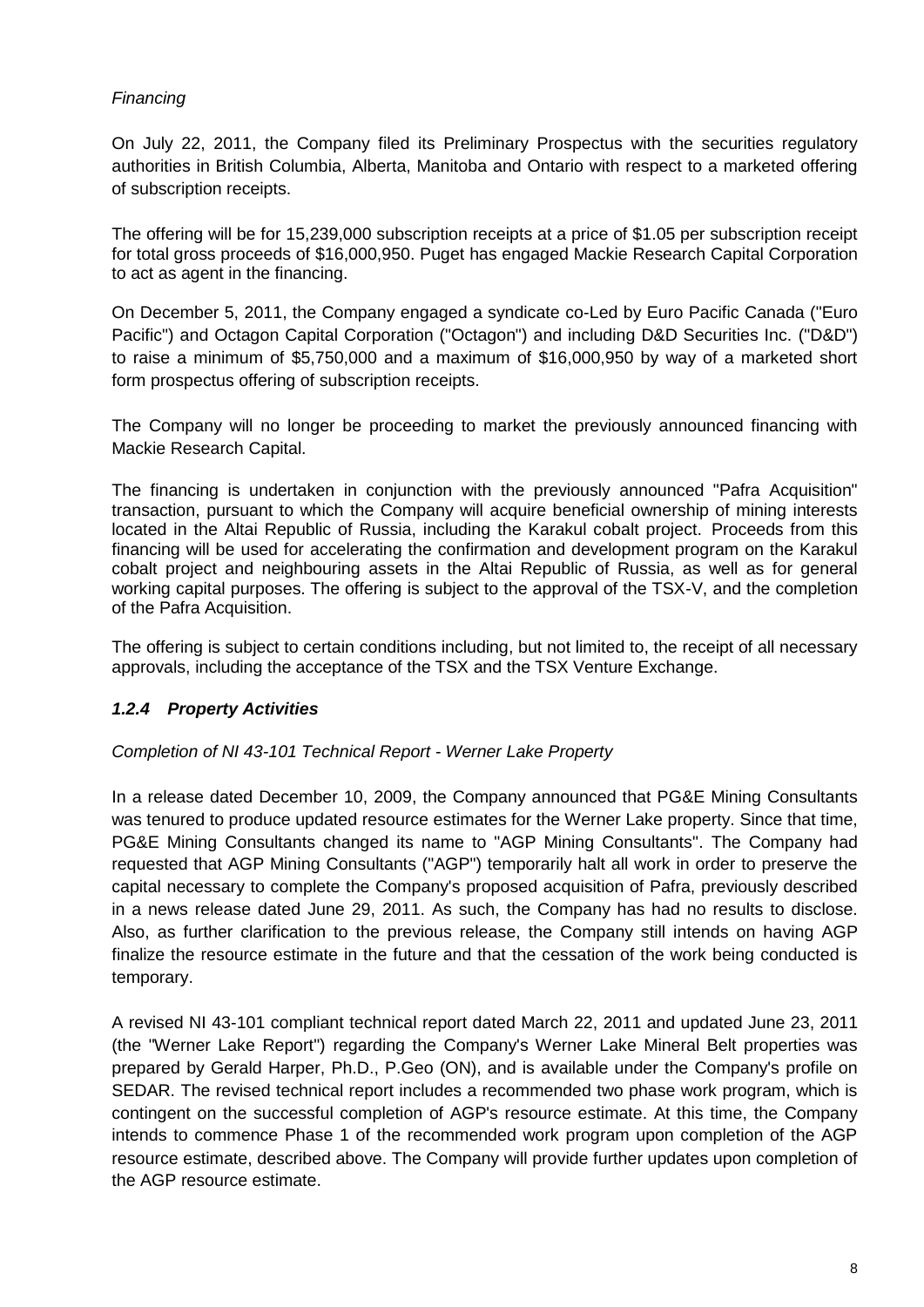# *1.2.5 Property Holdings*

#### <span id="page-8-0"></span>*Werner Lake Greenstone Belt Properties*

#### *Overview*

On June 2, 2009 the Company completed the acquisition of an undivided 100% interest in the Werner Lake Greenstone Belt Properties in the Kenora Mining Division of the Province of Ontario and is now the largest landholder in this highly prospective region with significant historic copper, cobalt, nickel and platinum group elements resources and production.

At this time, it is anticipated that the Werner Lake Mineral Belt mineral properties will be the Company's primary Canadian-based asset and will provide the nearest term primary cobalt in Canada. The land package stretches 60km along highly mineralized strike and consists of approximately 1,700 hectares located in the Kenora Mining District in Northwestern Ontario. The Werner Lake Mineral Belt covers two past producers and at least five historic deposits including three extremely rare primary cobalt deposits and two significant nickel-copper-PGE deposits. Subsequent to the completion of the Pafra Acqusition, it is expected that the Company will further advance the Werner Lake Cobalt Deposit and provide a NI 43-101 compliant resource estimate with near-term production decision.

#### *History*

The earliest recorded claim staking in the Werner Lake area appears to have been about 1921 when the discovery of what was to become the Werner Lake mine was made. This property eventually came under the control of Falconbridge predecessor, Ventures Limited and achieved some production of cobalt ore between 1932 and 1944. Subsequently Falconbridge undertook more exploration including diamond drilling in 1957. They optioned their claims to Canmine in 1995, who earned a 100% interest in them.

Not until 1942 were the first claims staked over the Gordon Lake deposit. This property was worked on by several companies including Noranda (1942-1945) and INCO (1945-1952). Consolidated Canadian Faraday Ltd eventually took control of a large consolidated block; which company in turn came under the control of Conwest Exploration Limited. Canmine bought a large number of claims from Conwest in 1995.

Just prior to the bankruptcy of Canmine they optioned part of their property to Atikwa Minerals Limited who also optioned the Norpax property and undertook an exploration program focused on the area around the Norpax property. The work included surface sampling and diamond drilling.

The historic work falls into three phases. The early production and resource delineation period, the Canmine work period and the Atikwa work period.

In the mid nineteen nineties Canmine Resources Corporation assembled a mineral claims and land package which included most of the past producing areas in the camp and also residual resources referenced in old reports as not having been mined. Geophysical surveys followed by diamond drilling were successful at expanding known mineral zones and finding new ones in the vicinity of prior workings. Werner Lake is characterized by small but more numerous lenses of mineralisation with clearly evident structural control and multiple metals having grades at levels where each could be considered as the primary economic component of the mineralized rock.

Canmine initially pursued exploration with drilling and resource expansion leading to engineering,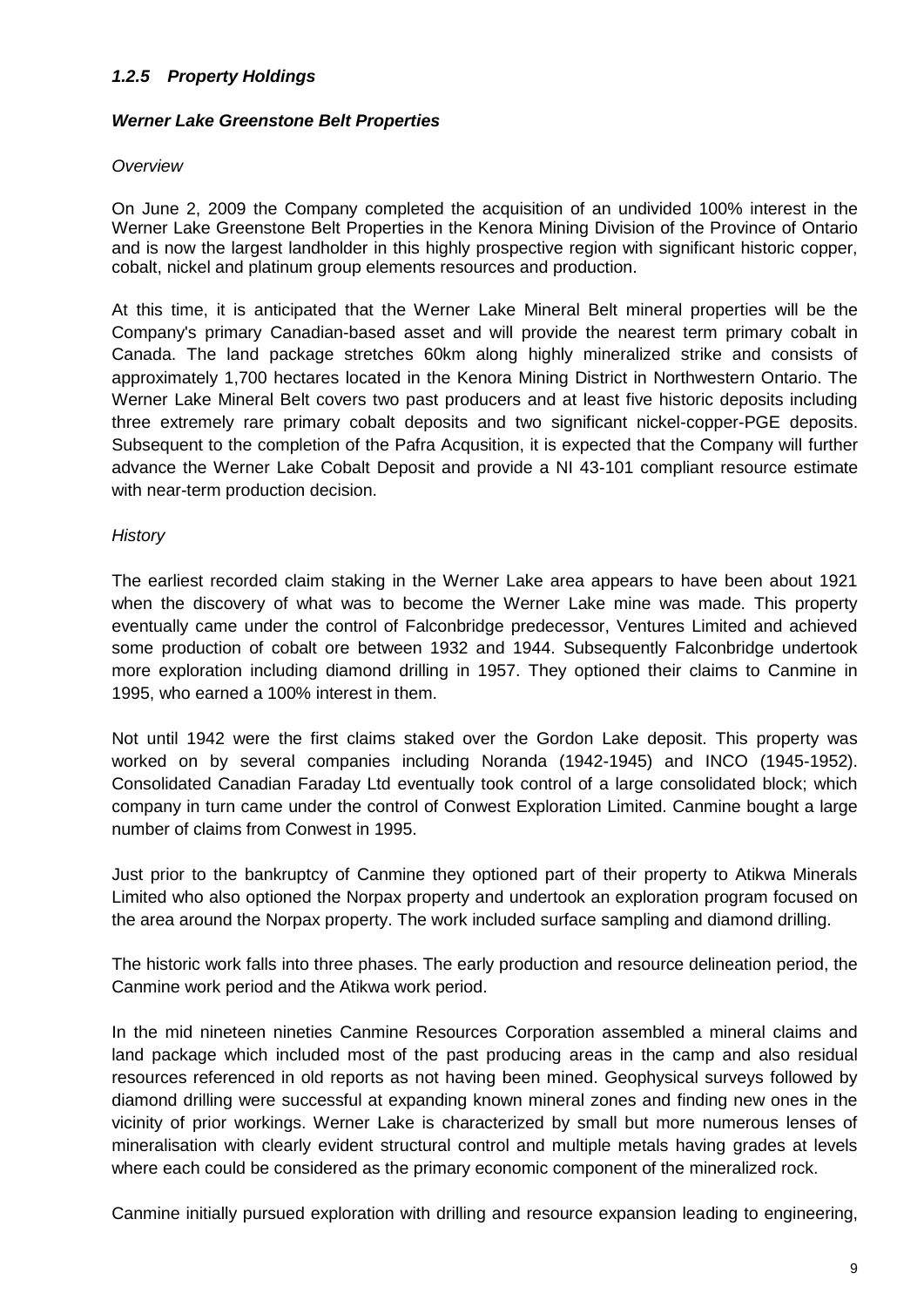metallurgical and environmental studies to scope out a pre-feasibility level assessment of the property. The company also developed an interest in cobalt as the primary commodity and envisaged production being utilized to provide feedstock for a cobalt refinery they were establishing at Cobalt, Ontario. Inability to equity finance the projects led to the company seeking protection under the *Companies Creditors Arrangement Act*. Commerce Capital Inc. then acquired title to the mineral rights and associated surface rights of the property and through a plan of arrangement with 2042708 Ontario Ltd. Puget made arrangements to acquire the properties from Commerce.

The current property was assembled in the late 2000's, to include much of the Canmine land package, (via Commerce Capital Inc. following Canmine entering into receivership), the West adjacent Norpax property, several mining claims, plus more recently, property obtained from Benton Resources.

# *Mineralization & Geology*

The Werner Lake Geologic Belt is part of the Archean English River Subprovince of the Superior Geological Province in Ontario. The area is underlain by metasedimentary migmatites intruded by syn- to late-tectonic felsic intrusive rocks. The migmatites are predominantly quartz-feldspar-biotite gneiss and lesser ultramafic and mafic igneous rocks and mafic amphibolite gneiss (Beakhouse, G.P., 1997). The belt is defined by a deep-seated fault that is believed to have ruptured the Superior Province. The fault zone is up to 500 metres wide and dips near verticaly. The entire area of the fault has been termed the "Cu-Ni-PGE zone" by J.R. Parker of the Ontario Geological Survey.

At Werner Lake, the fault zone is marked at surface by a prominent 25 to 50 metre wide U-shaped valley. To the west it disappears under Reynar Lake, and at the Manitoba border, it is covered by overburden and Oiseau (Bird) Lake. The Bird River ultramafic sill in Manitoba, up to 500 metres wide, follows the strike continuity of the deep-seated fault. The fault zone to the east furcates into a number of smaller, discontinuous faults in the vicinity of the eastern end of Rex Lake. Parker has interpreted the erosional level of the belt to vary from one end to the other, preserving the top of the system in the west in the Oiseau (Bird) River area of Manitoba and being near the bottom of the system of the fault zone in the east in the Rex Lake area, east of Werner Lake. High grade, amphibolite to granulite facies, metamorphism affects the Ontario portion of the Werner Lake belt.

There are five mineralized zones with historic mineral resources on the property: these are the Norpax deposit, West Cobalt deposit, the Werner Lake Minesite Cobalt deposit, the Eastern Shallows Cobalt deposit, and the Big Zone deposit. The Norpax deposit is located approximately seven kilometres east of the Manitoba border and lies under a lake paralleling and some 70-150m north of the road. The lake has variously been named Tigar and Almo. In addition to the main deposit other drilled smaller zones are reported up to 500m east and 1000m west. The western trend of mineralisation merges with that of the Big Zone. The Norpax zone is entirely under the lake immediately west of a prominent cross fault reflected by the arms of the lake.

The breakdown of each category is as follows:

- Proven reserves 140,031 tonnes of 0.47% cobalt, 0.26% copper and 0.008 oz/t gold.
- Probable reserves 40,829 tonnes of 0.25% cobalt, 0.43% copper and 0.030 oz/t gold.
- $\bullet$  Indicated resources 51,456 tonnes of 0.13% cobalt, 0.20% copper and 0.003 oz/t gold.
- Inferred resources 869,378 tonnes of 0.29% cobalt, 0.28% copper and 0.011 oz/t gold.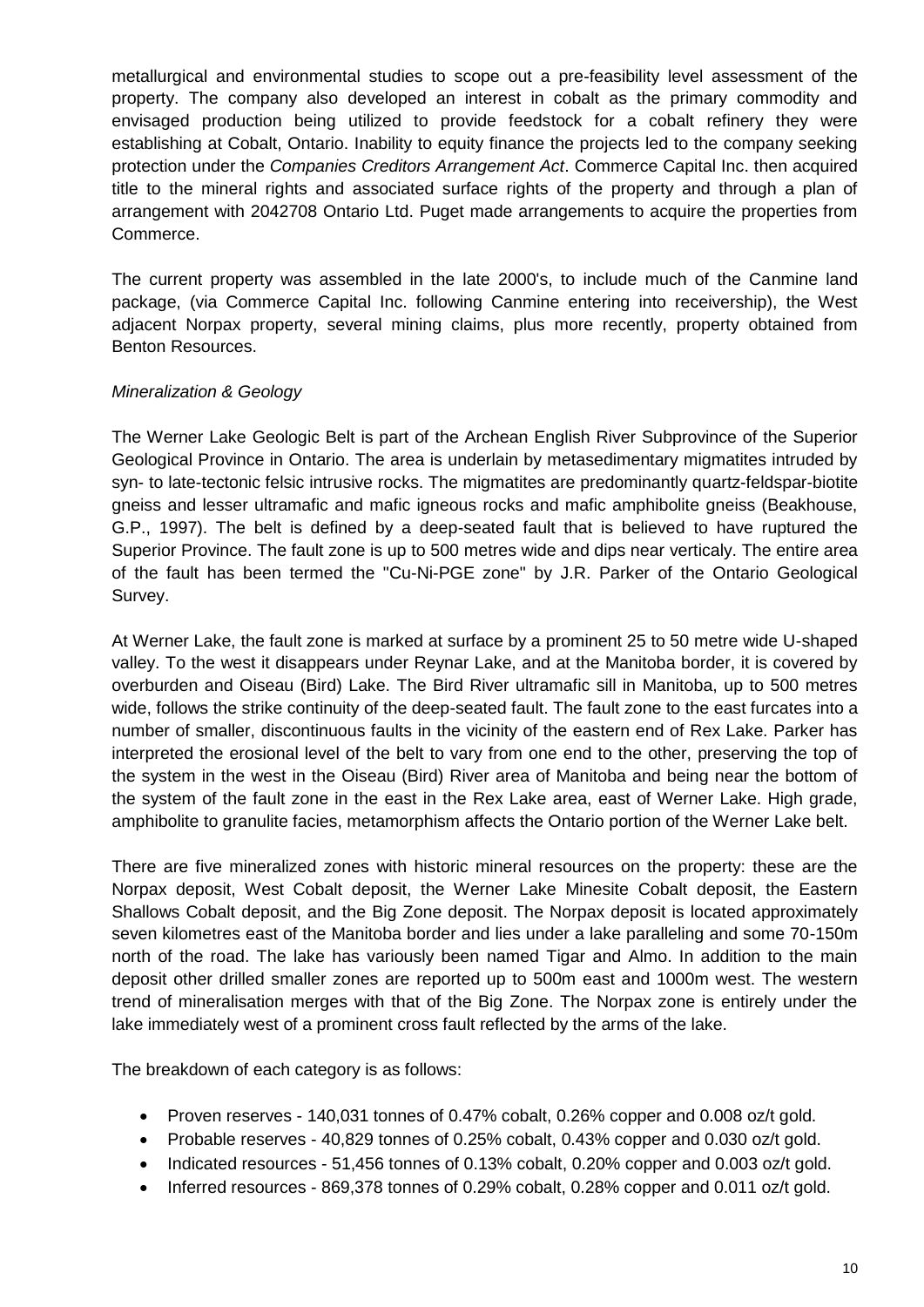The Eastern Shallows deposit contains total indicated resources of 63,517 tonnes with 0.29% cobalt and 0.63% copper.

The Big Zone deposit contains total indicated resources of 172,396 tons with 0.26% copper, 0.62%nickel, 0.02% cobalt, 0.009 oz/t platinum and 0.030 oz/t palladium.

# *Exploration & Development*

From December 2009 to May 2010, Puget utilised the same diamond-drilling contractor and completed a 33 diamond-drill hole programme targeting the Werner Lake and West Werner Lake cobalt-nickel-copper deposits. Totaling 7,565.3 metres of coring, the primary goal of the programme was to increase known mineralisation obtained from previous drilling and aid in the estimation of a resource for the Werner Lake and West Werner Lake cobalt-nickel-copper deposits.

The drilling returned significant base metal intercepts hosted within a folded, moderately strained to highly sheared, mafic-ultramafic volcanic-intrusive assemblage. Where best preserved the ultramafic is a two pyroxene, amphibole, plagioclase, lherzolitic peridotite. Locally pyroxenite, amphibolite and gabbro were also recognised that also host appreciable sulphides. Highest sulphide concentrations are >5% with varying proportions of pyrite, chalcopyrite, cobaltian pyrite, cobaltite and pentlandite. Semi-massive sulphides, which historically returned high cobalt values, were rarely intercepted except over 10-20 cm widths. It is apparent that mineralised widths for cobalt-rich material are relatively narrow, in the order of 1-3 metres.

The results of this drilling combined with the previous drilling and underground information will allow an updated resource estimate and thereafter consideration of a preliminary economic analysis of potential for commercial production. Puget has retained AGP to prepare a resource estimate but completion of that estimate is not expected for some months, as Puget has requested AGP to temporarily halt all work in order to preserve the capital necessary to complete the Pafra Acquisition.

#### *Outlook*

Werner Lake is an advanced exploration and development project with a near term production focus. It is anticipated that continued drilling results from the Company's ongoing operations will be used along with historical data to produce a NI 43-101 Resource Estimate.

A recommended work program is included in the Werner Lake Report, which is contingent on AGP completing the resource estimate previously announced by the Company in December 2009. The Company has requested that AGP temporarily halt their work in completing the resource estimate until the Pafra Acquisition has been completed, in order to preserve capital.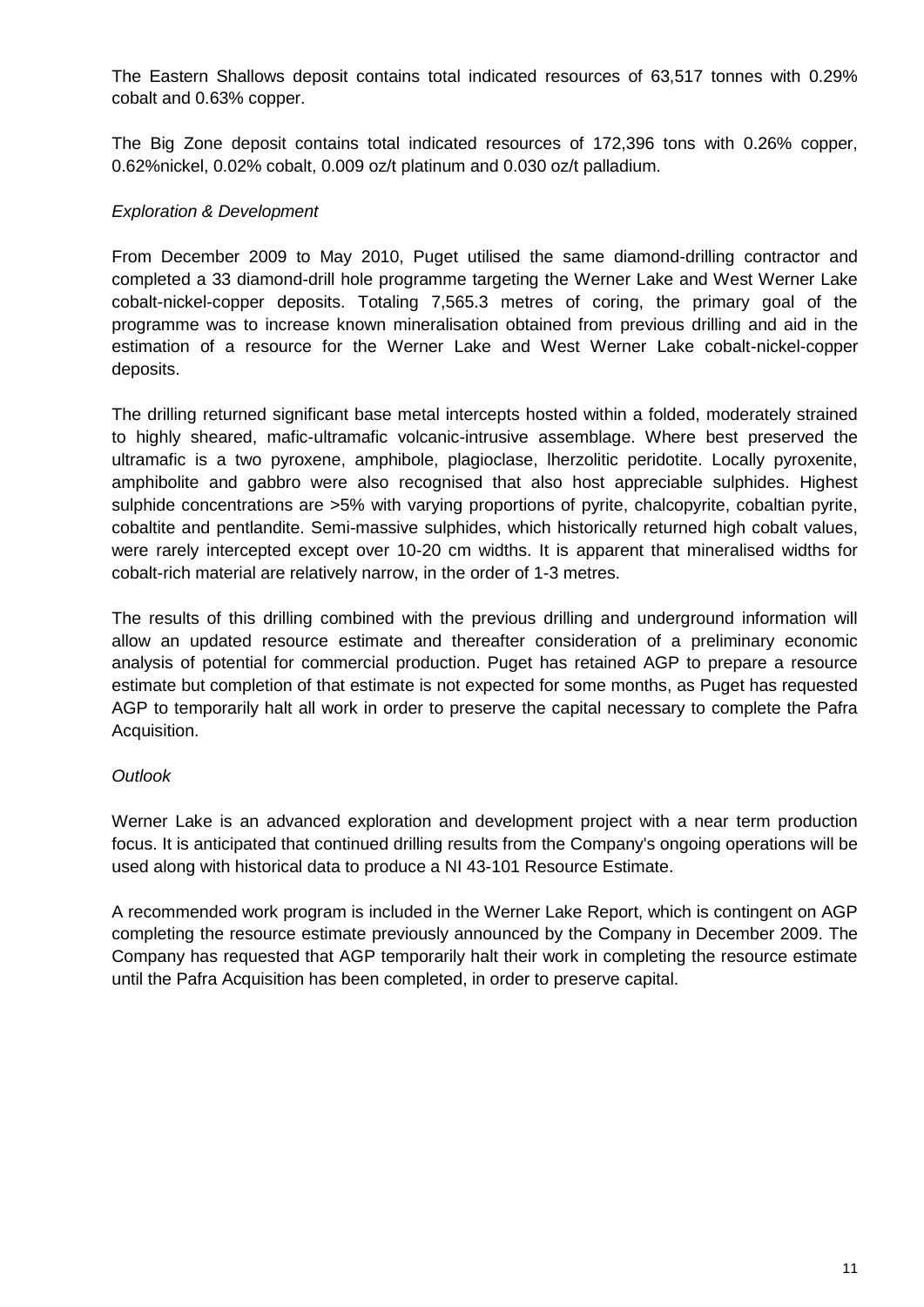The recommended work program includes the following:

| Phase 1: | Completion of AGP resource estimate                             | \$70,000    |
|----------|-----------------------------------------------------------------|-------------|
|          | Norpax diamond drilling (2,000 m at all up cost of \$200/metre) | \$400,000   |
|          | Subtotal                                                        | \$470,000   |
|          |                                                                 |             |
| Phase 2: | Werner Lake scoping study                                       | \$1,500,000 |
|          | Norpax resource estimate                                        | \$75,000    |
|          | Subtotal                                                        | \$1,575,000 |
|          |                                                                 |             |
|          | <b>Grand Total</b>                                              | \$2,045,000 |

A copy of the Werner Lake Report is available online under the Company's profile on SEDAR, at [www.sedar.com.](http://www.sedar.com/)

# <span id="page-11-0"></span>*Norpax Nickel Deposit*

#### *Overview*

The Norpax Deposit is located approximately 7 km east of the Ontario-Manitoba border and lies under a lake that has variously been named Tigar and Almo. In addition to the main deposit other drilled smaller zones are reported up to 500m east and 1000m west with the western trend of mineralisation merging with that of the Big Zone.

Exploration in the 1950s through 1970s discovered the Norpax Deposit which was explored by underground development as well as surface drilling. Norpax Nickel Mines Ltd. sank a 3 compartment shaft to 402 ft in 1958 after surface drilling. Norpax never reached production but in the course of underground development two levels were established at 250 ft and 375 ft depths and a deposit delineated aggregating 1 million tonnes grading 0.5% Copper and 1.2% Nickel (Historic non-compliant NI 43-101 resource). Atikwa held options on the Norpax claim and undertook a limited drilling program of five holes in 2003 and demonstrated that the copper nickel mineralisation of the deposit had significant platinum group metals content with combined values ranging up to nearly one gram per tonne.

In April of 2009, Puget Ventures entered into an agreement ("Norpax Agreement") with Harper Capital Inc. to earn a 100% option to purchase the mineral interests in the Norpax Property. In order to acquire the option, the Company is required to make cash payments totalling \$30,000 (paid) to the optionor and issue 50,000 common shares (issued on June 3, 2009 with a fair value of \$19,500) of the Company. Additionally, the Company is required to make option payments of \$90,000 and exploration expenditures of \$1,000,000 on the Norpax Property as follows:

• \$40,000 in cash and \$50,000 in exploration expenditures on or before March 15, 2010 (paid and incurred);

• \$50,000 in cash and \$150,000 in exploration expenditures on or before March 15, 2011 (paid and incurred);

• \$350,000 in exploration expenditures on or before March 15, 2013; and

• \$450,000 in exploration expenditures on or before March 15, 2014.

On March 20, 2012, the Norpax Agreement was amended allowing the extension of timing of exploration expenditures. As recognition of this extension, the Company will issue 75,000 common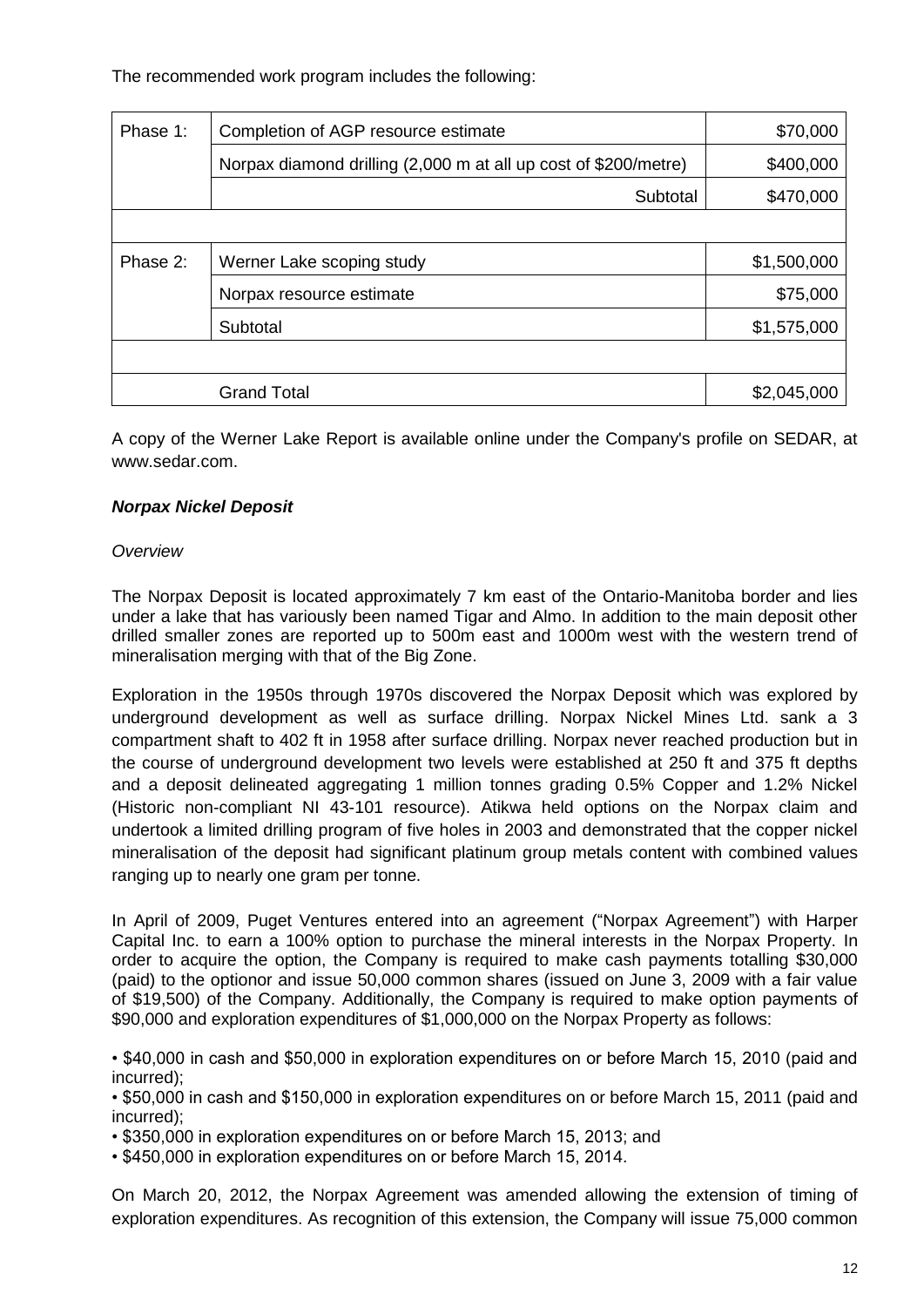shares in the capital of Global Cobalt Corp. and \$150,000 in cash payment at the first closing of the Pafra Acquisition transaction and subsequent relisting of Puget Ventures as the newly named Global Cobalt Corp. on or before May 31, 2012.

The property is subject to a 2% net smelter return ("NSR") royalty. At any time before the commencement of commercial production, the Company shall have the right to purchase one-half of the royalty on the payment of \$1,500,000. The Company has been granted a right of first refusal to purchase the royalty.

During November 2009 Puget utilised a diamond-drilling contractor to complete a four-hole diamond-drilling program, aggregating 1,403 metres into the Norpax deposit. Core was logged, split and sampled by Puget personnel. The primary goal was to test for additional mineralisation and to quantify minor elements such as platinum group elements and gold associated with the copper and nickel. Grades for base metals (copper and nickel) were similar to those encountered in earlier worker's drilling into the Norpax deposit while values of minor elements including cobalt and the PGE suite, were negligible.

<span id="page-12-0"></span>Work has continued since to better define and confirm historical data.

# **1.3 Selected Annual Financial Information**

The following table presents selected financial information for the last three fiscal years ended April 30, 2011, 2010 and 2009. The annual results are presented in accordance with Canadian GAAP with the exception of the results for fiscal 2011 that have been adjusted to IFRS.

|                                       | 2011        | 2010        | 2009       |
|---------------------------------------|-------------|-------------|------------|
|                                       | (IFRS)      | (CanGAAP)   | (CanGAAP)  |
|                                       | -\$-        | -\$-        | -\$-       |
| Revenue                               |             |             |            |
| Net loss                              | (1,782,696) | (1,988,817) | (286, 273) |
| Basic and diluted loss per share      | (0.05)      | (0.10)      | (0.03)     |
| <b>Total assets</b>                   | 4,508,825   | 4,636,846   | 1,467,867  |
| Total long-term financial liabilities |             |             |            |

#### <span id="page-12-1"></span>**1.4 Results of Operations**

For the three months ended January 31, 2012 ("Third quarter of fiscal 2012"), the Company reported a net loss of \$402,741 or \$0.01 per share, compared to a net loss of \$510,799 or \$0.02 per share, reported for the three months ended January 31, 2011 ("Third quarter of fiscal 2011"). During the third quarter of fiscal 2012, significant changes in expenses occurred in the expense categories described below as compared to the third quarter of fiscal 2011:

#### *Consulting fees*

Consulting fees decreased to \$40,572 during the third quarter of fiscal 2012 from \$158,141 incurred during the third quarter of fiscal 2011 mainly related to higher advising fees with respect to the Company's proposed transaction during the previous fiscal 2011.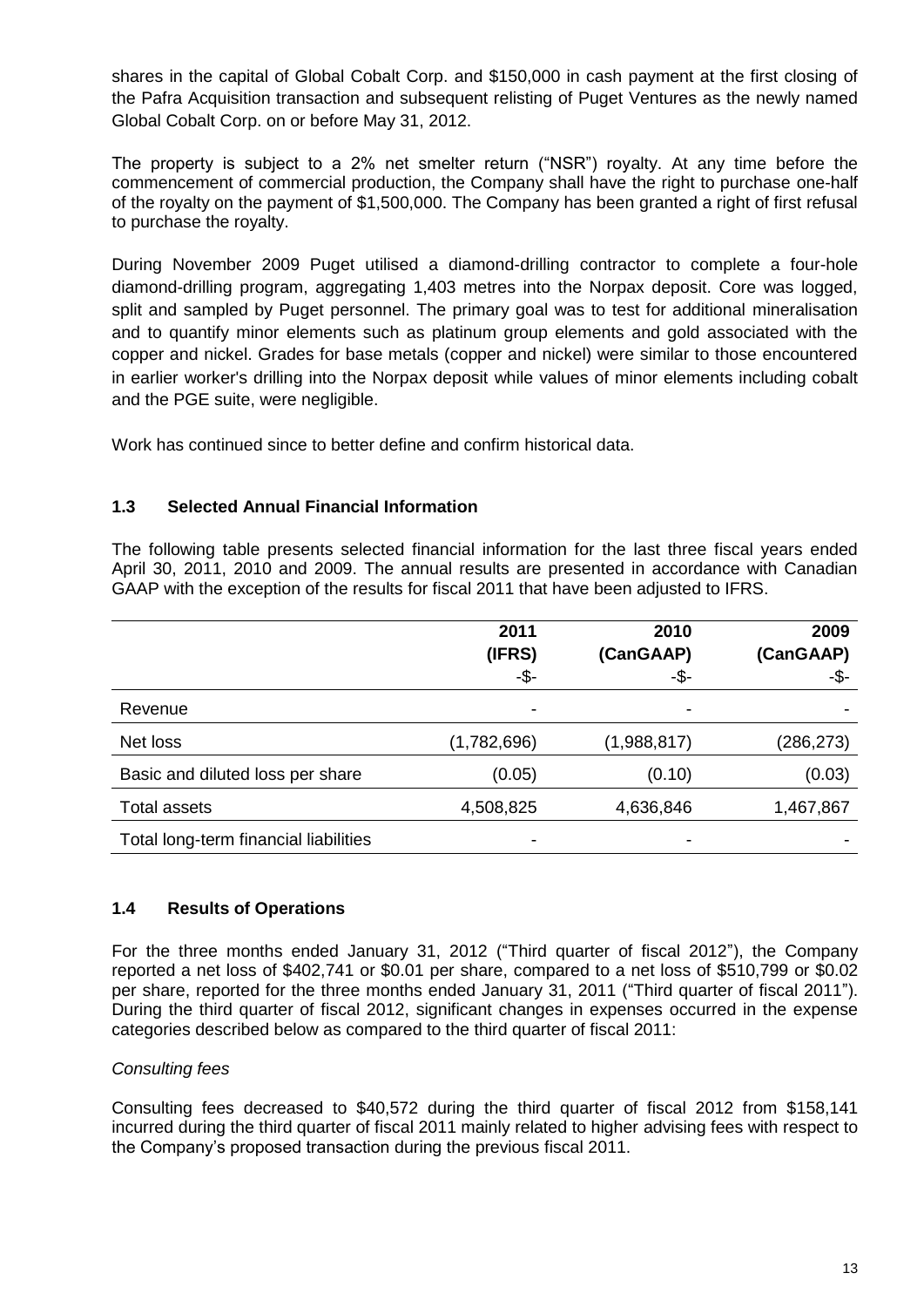#### *Professional fees*

Professional fees decreased to \$14,478 during the third quarter of fiscal 2012 from \$164,492 incurred during the third quarter of fiscal 2011 mainly related to higher legal-related fees with respect to the Company's proposed transaction during the previous fiscal 2011.

#### *Travel*

Travel expenses fees decreased to \$14,020 during the third quarter of fiscal 2012 from \$57,940 incurred during the third quarter of fiscal 2011 mainly related to deferring the travel expenses with respect to the Company's proposed transaction in the third quarter of fiscal 2012 and charging them to the deficit in the third quarter of fiscal 2011.

#### *Wages*

Wages increased to \$74,765 during the third quarter of fiscal 2012 from \$40,044 incurred during the third quarter of fiscal 2011 due to a higher number of employees in the current period compared to corresponding period in fiscal 2011.

#### *Rent*

Rent increased to \$31,045 during the third quarter of fiscal 2012 from \$5,335 incurred during the third quarter of fiscal 2011 due to the renting a larger office compared to corresponding period in fiscal 2011.

# <span id="page-13-0"></span>**1.5 Summary of Quarterly Results**

The following table sets out certain unaudited interim financial information of the Company for each of the last eight quarters, beginning with the second quarter of fiscal 2012. This financial information has been prepared in accordance International Accounting Standard ("IAS") 34 Interim Financial Reporting using accounting policies consistent with IFRS issued by the International Accounting Standards Board ("IASB"). The fiscal 2010 figures in the table below have not and are not required to be restated in accordance with IFRS.

|                   | Q3 2012<br>(IFRS)<br>-\$- | Q2 2011<br>(IFRS)<br>-\$- | Q1 2012<br>(IFRS)<br>-\$- | Q4 2011<br>(IFRS)<br>-\$-    |
|-------------------|---------------------------|---------------------------|---------------------------|------------------------------|
| Net revenues      |                           | $\blacksquare$            | -                         |                              |
| Net income (loss) | (402, 741)                | (304,920)                 | (346, 842)                | (540, 172)                   |
| Per share         | (0.01)                    | (0.01)                    | (0.01)                    | (0.02)                       |
|                   | Q3 2011<br>(IFRS)<br>-\$- | Q2 2011<br>(IFRS)<br>-\$- | Q1 2011<br>(IFRS)<br>-\$- | Q4 2010<br>(CanGAAP)<br>-\$- |
| Net revenues      | ۰                         | $\blacksquare$            | -                         |                              |
| Net income (loss) | (510, 799)                | (482, 163)                | (249, 562)                | (1, 155, 410)                |
| Per share         | (0.02)                    | (0.02)                    | (0.01)                    | (0.06)                       |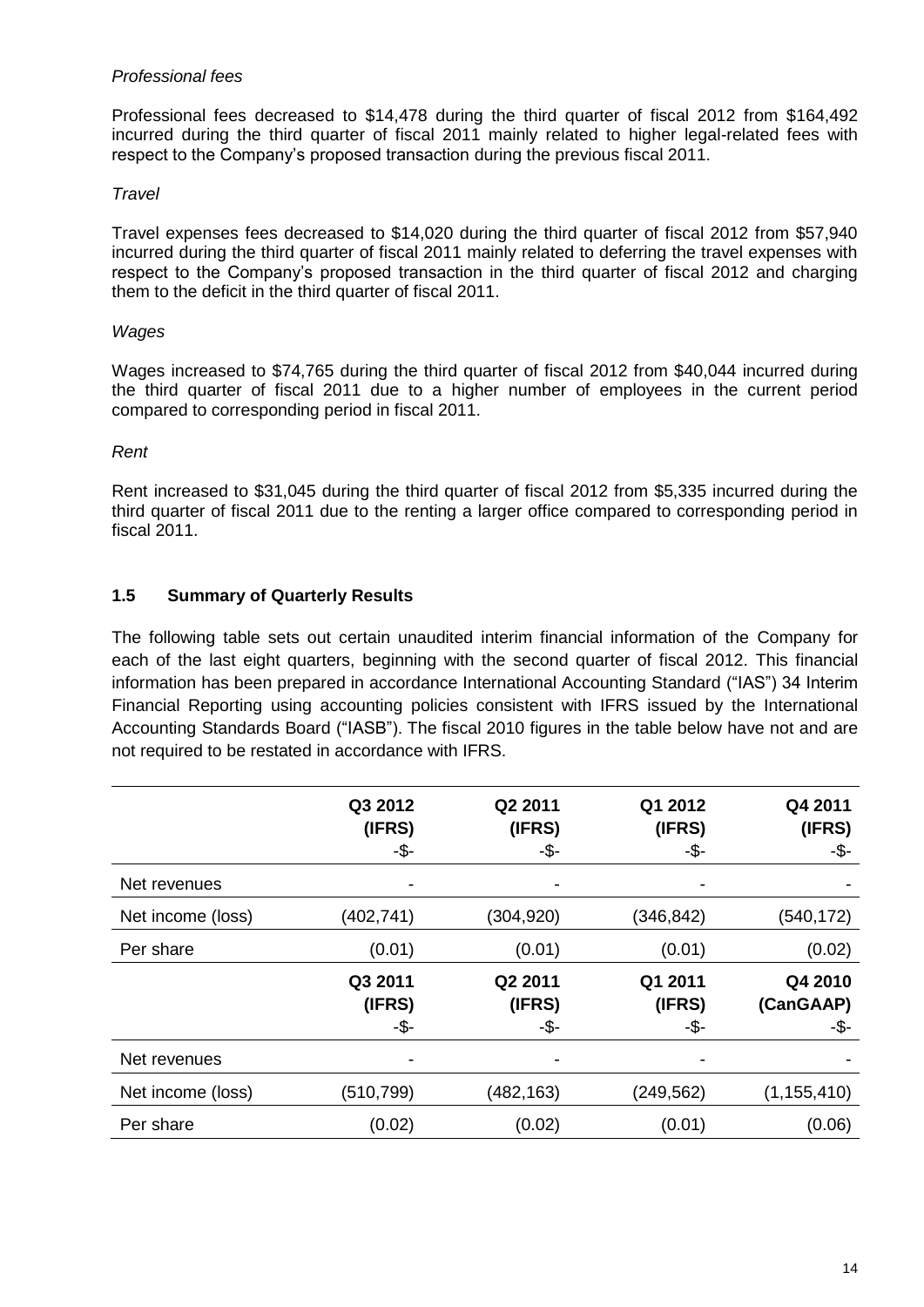Quarterly results are highly variable for exploration companies depending on whether the company has abandoned any properties or granted any stock options. During the fourth quarter of fiscal 2010 the Company recorded a write-off of the mineral property interest of \$1,096,104.

# <span id="page-14-0"></span>**1.6 Liquidity**

The Company is a mining exploration and development company with no producing resource properties, and consequently does not generate operating income or cash flow. To date, the Company has relied upon the sale of equity securities to provide working capital for capital acquisitions, exploration and development activities, and to fund the administration of the Company. Since the Company does not expect to generate any revenues in the near future, it will continue to rely upon equity and debt financing to raise capital. There can be no assurance that financing will be available to the Company when required, or on terms satisfactory to the Company.

At January 31, 2012, the Company had \$1,174 in cash and cash equivalents compared to \$490,829 at April 30, 2011.

During nine months ended January 31, 2012, the Company generated \$1,166,175 in net cash flows from financing activities compared to \$1,918,347 in corresponding period in fiscal 2011.

During nine months ended January 31, 2012, the Company expended \$724,887 on investing activities compared with \$1,009,602 in corresponding period in fiscal 2011.

# <span id="page-14-1"></span>**1.7 Capital Resources**

The Company's working capital deficiency at January 31, 2012 was \$840,497 compared with working capital of \$303,198 at April 30, 2011.

Pursuant to the flow-through renunciation filed with the Canada Revenue Agency for December 31, 2011, the Company is required to incur additional exploration expenditures of \$152,000 before January 1, 2013.

The Company's capital resource requirements are dependent on the development stages of its respective properties.

The future planned payments for capital expenditures (exploration of mineral resources) at January 31, 2012 are approximately as follows:

|                 | 2012<br>-\$- | 2013<br>-\$- | <b>Total</b><br>-\$- |
|-----------------|--------------|--------------|----------------------|
| Norpax Property | 350,000      | 450,000      | 800,000              |
|                 | 350,000      | 450,000      | 800,000              |

At January 31, 2012, the Company's aggregate commitments for operating leases totalled \$393,842. These operating leases include the Company's leased head office and office space occupied before with terms ranging from one to four years.

The future minimum payments under operating leases at January 31, 2012 are approximately as follows: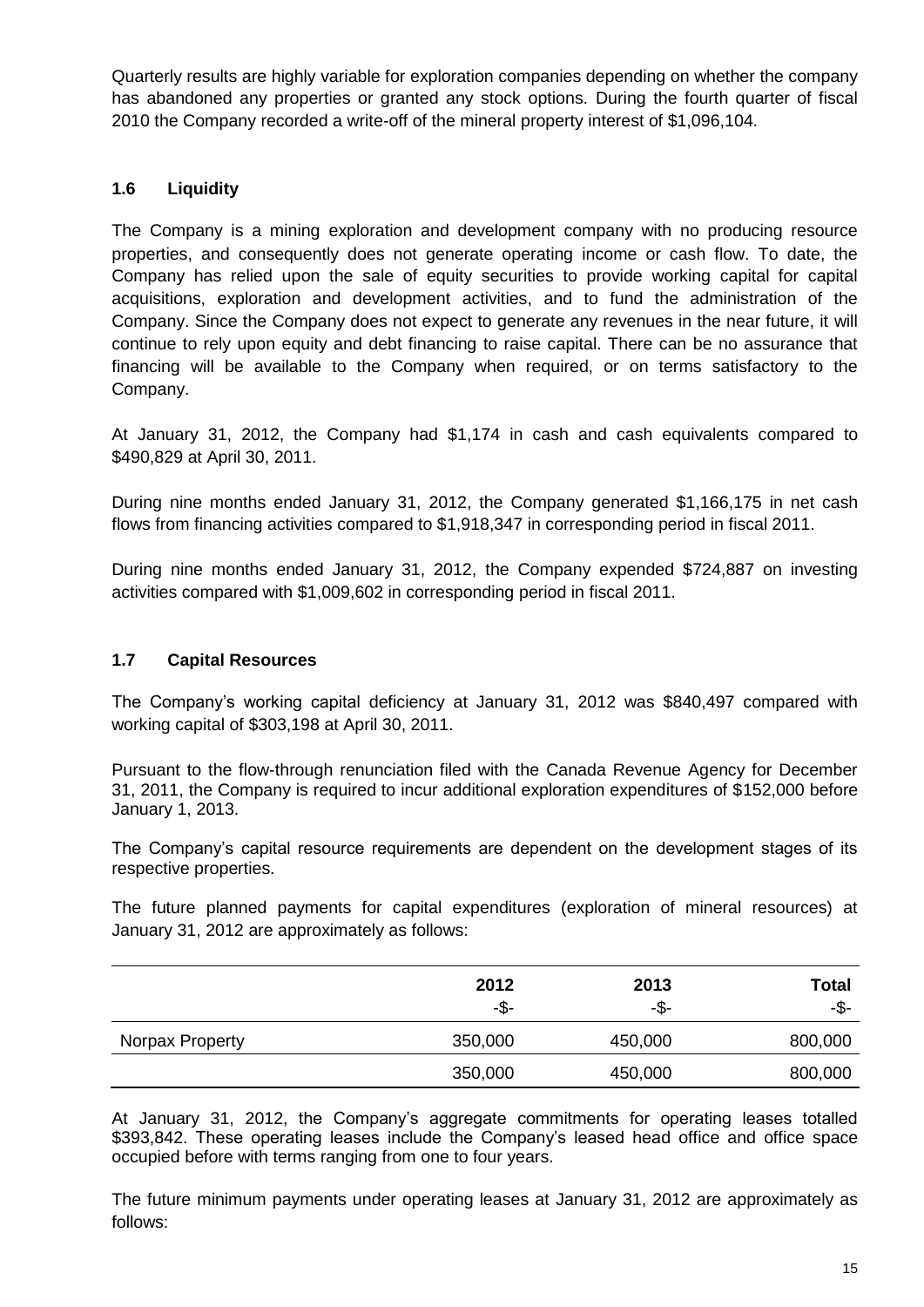|              | 2012<br>-\$- | 2013<br>-\$- | 2014<br>-\$- | 2015<br>-\$- | <b>Total</b><br>-\$- |
|--------------|--------------|--------------|--------------|--------------|----------------------|
| Office lease | 45,072       | 160,971      | 160,971      | 26,828       | 393,842              |
|              | 45,072       | 160,971      | 160,971      | 26,828       | 393,842              |

# <span id="page-15-0"></span>**1.8 Off-Balance Sheet Arrangements**

None.

# <span id="page-15-1"></span>**1.9 Transactions with Related Parties**

During the nine months ended January 31, 2012, the Company entered into the following related party transactions:

- (a) Fees in the amount of \$108,000 (2011 \$42,819) to companies owned a director and an officer of the Company for consulting fees. Fees and reimbursements in the amount of \$40,320 (April 30, 2011 - \$15,277) are included in accounts payable and accrued liabilities.
- (b) Fees in the amount of \$26,100 (2011 \$19,140) to a company owned by a director and an officer for professional fees. Fees in the amount of \$9,744 (April 30, 2011 - \$3,248) are included in accounts payable and accrued liabilities.
- (c) Fees in the amount of \$30,000 (2011 \$Nil) to a director of the Company for consulting fees. Fees and reimbursements in the amount of \$3,479 (April 30, 2011 - \$Nil) are included in accounts payable and accrued liabilities.

The above transactions and balances are in the normal course of operations and are measured at the exchange amount, which is the amount of consideration established and agreed to by the related parties.

# <span id="page-15-2"></span>**1.10 Fourth Quarter**

Not applicable.

#### <span id="page-15-3"></span>**1.11 Proposed Transaction**

The details of the proposed transaction are discussed in the section 1.2.3 on the page 6.

# <span id="page-15-4"></span>**1.12 Critical Accounting Estimates**

The Company's significant accounting policies are contained in Note 2 to the unaudited interim financial statements for the three months ended July 31, 2011. The preparation of the interim financial statements in conformity with International Financial Reporting Standards ("IFRS") requires management to make judgments, estimates and assumptions that affect the application of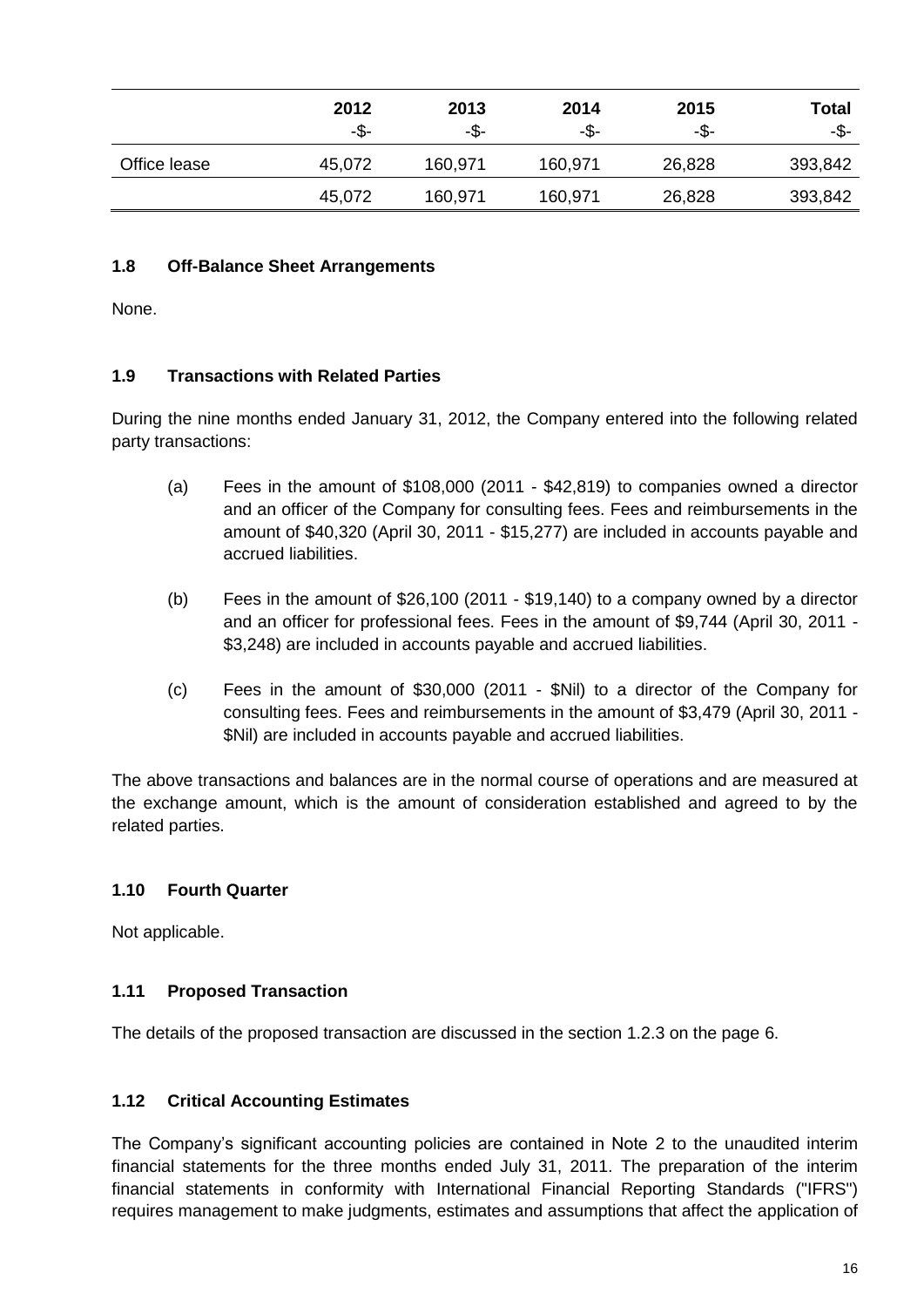accounting policies and the reported amounts of assets, liabilities, income and expenses. Actual results may differ from these estimates. Estimates and underlying assumptions are reviewed on an ongoing basis. Estimates and underlying assumptions are reviewed on an ongoing basis. Information about critical judgments in applying accounting policies that have the most significant effect on the amounts recognized in the Interim Financial Statements included the following:

#### *Provisions and contingencies*

The amount recognized as provision, including legal, contractual and other exposures or obligations, is the best estimate of the consideration required to settle the related liability, including any related interest charges, taking into account the risks and uncertainties surrounding the obligation. In addition, contingencies will only be resolved when one or more future events occur or fail to occur. Therefore assessment of contingencies inherently involves the exercise of significant judgment and estimates of the outcome of future events. The Company assesses its liabilities and contingencies based upon the best information available, relevant tax laws and other appropriate requirements.

# *Exploration and evaluation expenditure*

The application of the Company's accounting policy for exploration and evaluation expenditure requires judgment in determining whether it is likely that future economic benefits will flow to the Company, which may be based on assumptions about future events or circumstances. Estimates and assumptions made may change if new information becomes available. If, after expenditure is capitalized, information becomes available suggesting that the recovery of expenditure is unlikely, the amount capitalized is written off in the statement of comprehensive income (loss) during the period the new information becomes available.

# *Impairment*

Assets, including property, plant and equipment, exploration and evaluation, mines under construction and mineral properties, are reviewed for impairment whenever events or changes in circumstances indicate that their carrying amounts exceed their recoverable amounts. The assessment of the fair value often requires estimates and assumptions such as discount rates, exchange rates, commodity prices, rehabilitation and restoration costs, future capital requirements and future operating performance. Changes in such estimates could impact recoverable values of these assets. Estimates are reviewed regularly by management. *Share-based payment transactions*

The Company measures the cost of equity-settled transactions with employees by reference to the fair value of the equity instruments at the date at which they are granted. Estimating fair value for share-based payment transactions requires determining the most appropriate valuation model, which is dependent on the terms and conditions of the grant. This estimate also requires determining the most appropriate inputs to the valuation model including the expected life of the share option, volatility and dividend yield and making assumptions about them. Under IFRS, the Company is required to estimate the number of forfeitures likely to occur on grant date and reflect this in the share-based payment expense revising for actual experiences in subsequent periods.

<span id="page-16-0"></span>The fair value at grant date is determined using a Black-Scholes option pricing model that takes into account the exercise price, the term of the option, the impact of dilution, the share price at grant date and expected price volatility of the underlying share, the expected dividend yield and the risk free interest rate for the term of the option. The expected price volatility is based on the historic volatility (based on the remaining life of the options), adjusted for any expected changes to future volatility due to publicly available information.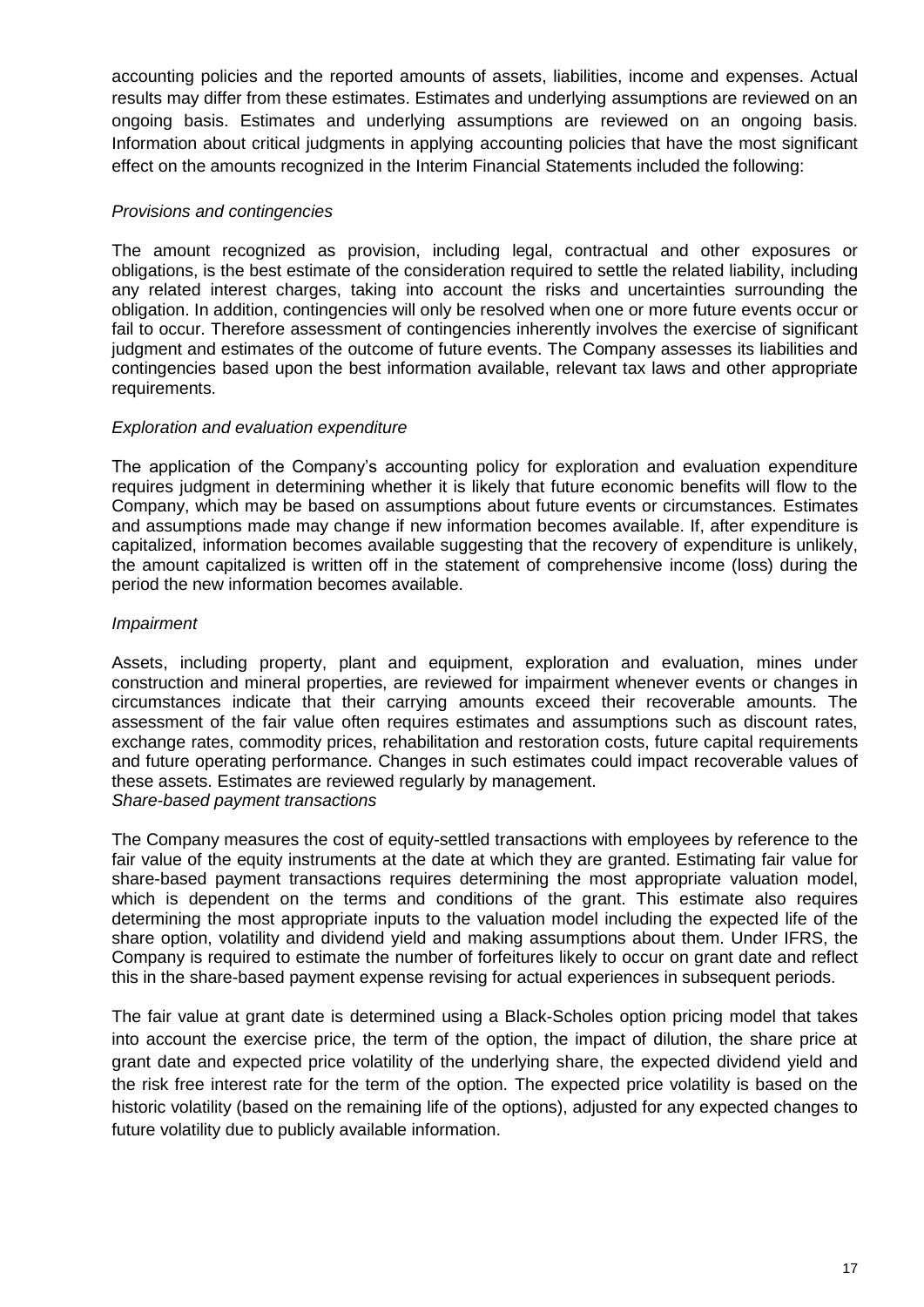# **1.13 Changes in Accounting Policies including Initial Adoption of IFRS**

In 2006, Canada's Accounting Standards Board (AcSB) ratified a strategic plan that will result in the convergence of Canadian Generally Accepted Accounting Principles ("Canadian GAAP"), as used by public companies, with IFRS over a transitional period. The AcSB has developed and published a detailed implementation plan, with a changeover date for fiscal years beginning on or after January 1, 2011. The adoption of IFRS will require the Company to prepare its comparative figures for the year ended April 30, 2011 in accordance with IFRS. The Company continues to monitor and assess the impact of Canadian GAAP and IFRS.

The Company has adopted IFRS for the year ending April 30, 2012. The condensed interim financial statements for the three months ended July 31, 2011 is the Company's first interim statements prepared in accordance with IFRS.

The Company's IFRS accounting policies are presented in Notes 2 of the condensed interim financial statements for the three months ended July 31, 2011. They have been applied in preparing the interim statements of fiscal 2012, the comparative information and the opening statement of financial position as at the date of the transition. Reconciliations, descriptions and explanations of how the transition to IFRS has affected the reported financial positions, financial performance and cash flows of the Company are provided in Note 17 of the interim statements. This note also includes reconciliations of equity and comprehensive loss for comparative periods reported under Canadian GAAP to those reported for those periods under IFRS.

# **Future Accounting Pronouncements**

A number of other new standards and issued amendments to standards and interpretations are not yet effective for the year ending April 30, 2012 and have not been applied when preparing the Company's interim statements. Management does not currently expect the implementation of these new standards and amendments will have a significant effect on the interim statements of the company.

#### <span id="page-17-0"></span>**1.14 Financial Instruments and Other Instruments**

Financial assets included in the statement of financial position are as follows:

|                           | January 31, 2012<br>-\$- | April 30, 2011<br>-\$- |
|---------------------------|--------------------------|------------------------|
| Cash and cash equivalents | 1,174                    | 490,829                |
|                           | 1,174                    | 490,829                |

Financial liabilities included in the statement of financial position are as follows:

|                                       | January 31, 2012<br>-\$- | April 30, 2011<br>-\$- |
|---------------------------------------|--------------------------|------------------------|
| Non-derivative financial liabilities: |                          |                        |
| Accounts payable                      | 639,194                  | 264,674                |
|                                       | 639,194                  | 264,674                |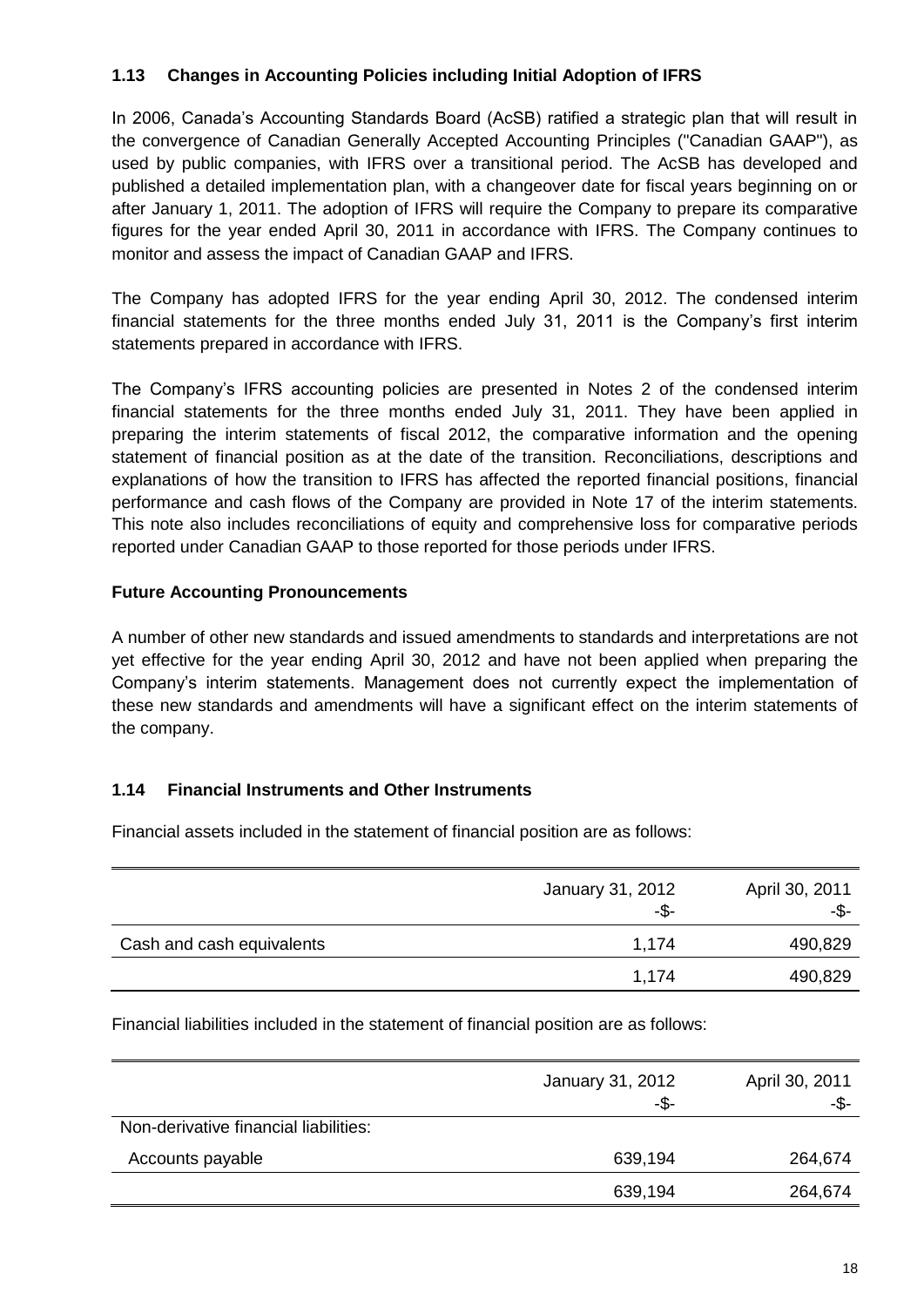# **Fair value**

The fair value of the Company's financial assets and liabilities approximates the carrying amount. The Company is exposed in varying degrees to a variety of financial instrument related risks. The Board of Directors approves and monitors the risk management processes, inclusive of documented investment policies, counterparty limits, and controlling and reporting structures. The type of risk exposure and the way in which such exposure is managed is provided as follows:

# **Credit risk**

Credit risk is the risk that one party to a financial instrument will fail to discharge an obligation and cause the other party to incur a financial loss. The Company's primary exposure to credit risk is on its cash held in bank accounts. The majority of cash is deposited in bank accounts held with a major bank in Canada. As most of the Company's cash is held by a bank there is a concentration of credit risk. This risk is managed by using major banks that are high credit quality financial institutions as determined by rating agencies. The Company's secondary exposure to risk is on its receivables. This risk is minimal as receivables consist primarily of refundable government goods and services taxes.

# **Liquidity risk**

Liquidity risk is the risk that the Company will not be able to meet its financial obligations as they fall due. The Company has a planning and budgeting process in place to help determine the funds required to support the Company's normal operating requirements on an ongoing basis. The Company ensures that there are sufficient funds to meet its short-term business requirements, taking into account its anticipated cash flows from operations and its holdings of cash and cash equivalents.

Historically, the Company's sole source of funding has been the issuance of equity securities for cash, primarily through private placements. The Company's access to financing is always uncertain. There can be no assurance of continued access to significant equity funding.

The following is an analysis of the contractual maturities of the Company's non-derivative financial liabilities at January 31, 2012:

|                  | Within one year | Between one<br>and five years | More than<br>five years |
|------------------|-----------------|-------------------------------|-------------------------|
|                  | -\$-            | -\$-                          | -\$-                    |
| Accounts payable | 639,194         | ۰                             |                         |
|                  | 639,194         | $\overline{\phantom{0}}$      |                         |

#### **Interest rate risk**

Interest rate risk is the risk that the fair value of future cash flows of a financial instrument will fluctuate because of changes in market interest rates. The Company manages interest rate risk by maintaining an investment policy that focuses primarily on preservation of capital and liquidity.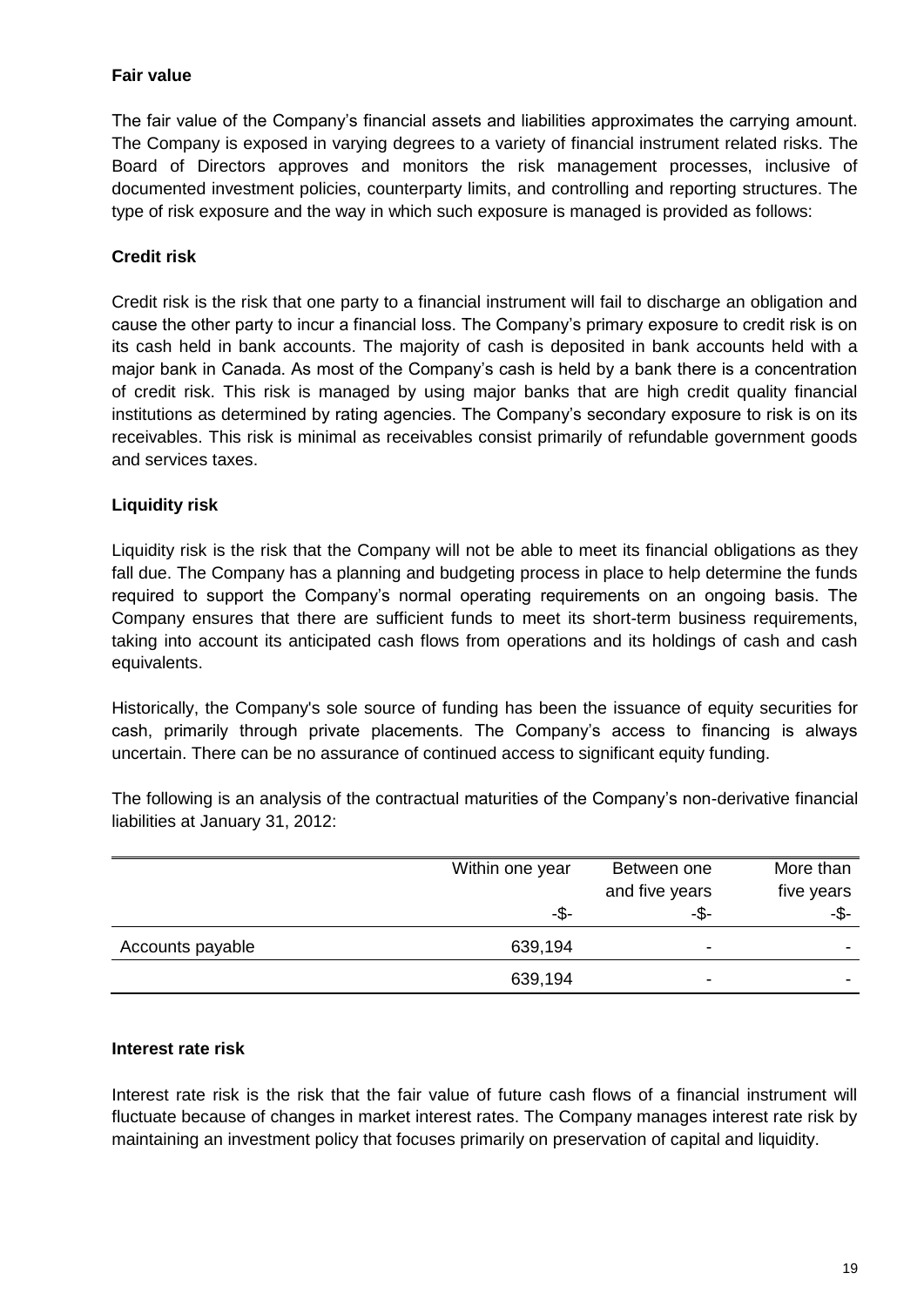# **Capital Management**

The Company's policy is to maintain a strong capital base so as to maintain investor and creditor confidence and to sustain future development of the business. The capital structure of the Company consists of equity, comprising share capital, net of accumulated deficit.

There were no changes in the Company's approach to capital management during the reporting period.

The Company is not subject to any externally imposed capital requirements.

# <span id="page-19-0"></span>**1.15 Other MD&A Requirements**

#### **Disclosure of Outstanding Share Data**

At January 31, 2012 there were 36,037,455 outstanding common shares, 90,761 share purchase warrants outstanding and 1,419,439 outstanding stock options.

At April 02, 2012 there were 36,037,455 outstanding common shares, 90,761 share purchase warrants outstanding and 1,419,439 outstanding stock options.

# **Risks and uncertainties**

The Company is in the business of acquiring, exploring and, if warranted, developing mineral properties, which is a highly speculative endeavour, and the Company's future performance may be affected by events, risks or uncertainties that are outside of the Company's control.

The Company's management consider the risks set out below to be the most significant to potential investors of the Company, but not all risks associated with an investment in securities of the Company. If any of these risks materialize into actual events or circumstances or other possible additional risks and uncertainties of which the directors are currently unaware or which they consider not be material in relation to the Company's business, actually occur, the Company's assets, liabilities, financial condition, results of operations (including future results of operations), business and business prospects, are likely to be materially and adversely affected.

In such circumstances, the price of the Company's securities could decline and investors may lose all or part of their investment.

# **Pafra Acquisition**

Completion of the Pafra Acquisition is subject to numerous conditions, many of which are outside of Puget's control. There is no guarantee that the Pafra Acquisition will be completed on the terms set out in the Pafra Purchase Agreement, as negotiated, or at all. In addition, there is no guarantee that Puget will be able to satisfy the requirements of the TSXV such that the TSXV will issue a Final Exchange Bulletin, or that Puget will be able to satisfy the requirements of the TSX such that the TSX will grant final approval for the listing of Puget's Common Shares for trading.

In the event that the Pafra Acquisition is completed, a significant portion of the Company's resources and attention will be devoted to the development of those mineral interests beneficially owned by Pafra. Though at this time the Company does not intend to forego its Werner Lake Belt Properties at this time, future events or decisions may cause the Company to divert its primary focus away from these mineral interests and their development.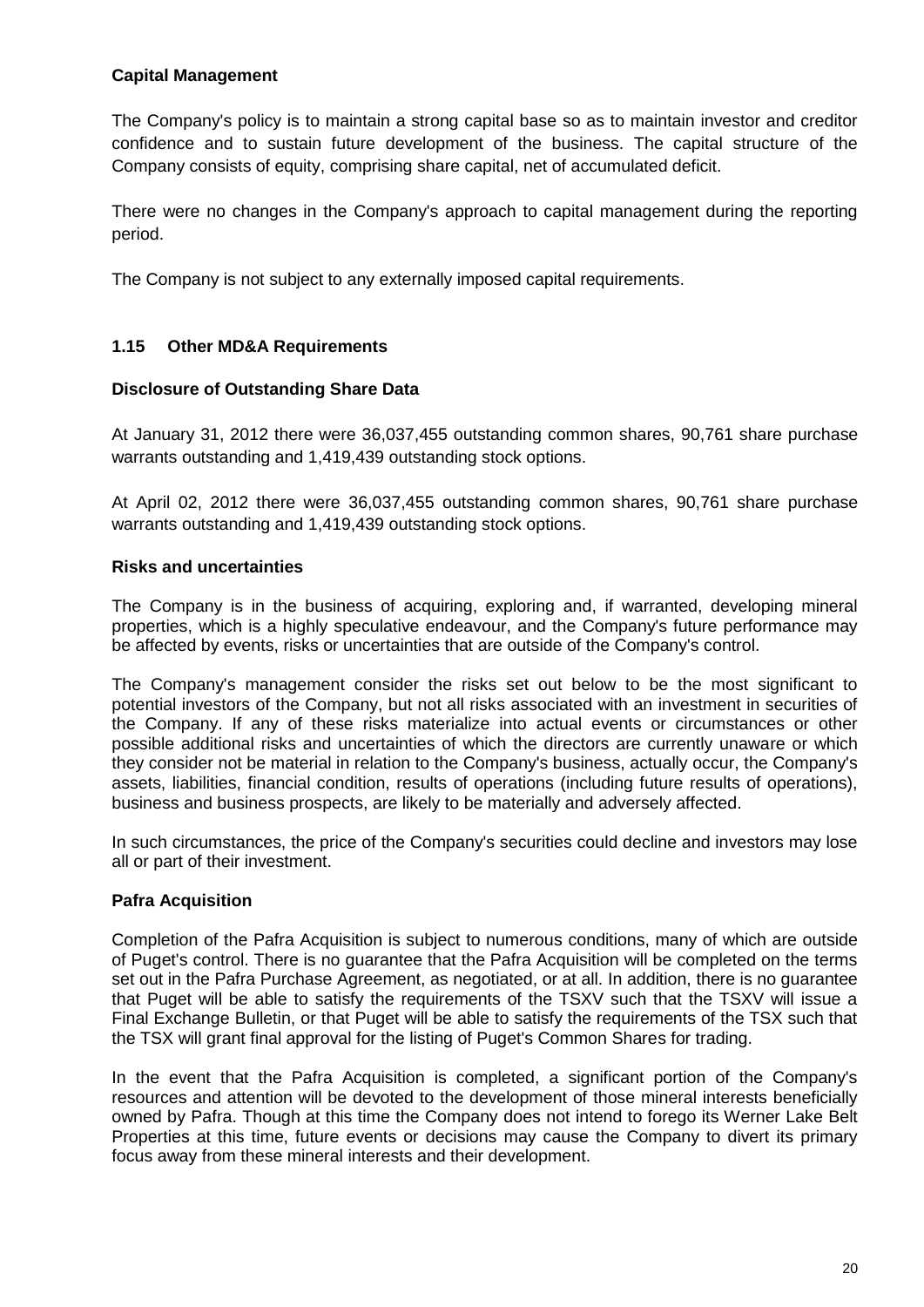# **Control by Significant Shareholder**

Assuming completion of the Pafra Acquisition as proposed and as described in the Information Circular, IMHL will own approximately 44.37% of the Common Shares on an undiluted basis, or 70.48% assuming exercise of all the Special Warrants (but excluding exercise of the outstanding share purchase warrants, incentive stock options, the Warrant Shares issuable upon exercise of the Warrants, the Common Shares issuable upon exercise of the finder's fee warrants in connection with the Pafra Acquisition, or any securities issuable to the agent with respect to the Offering). As such, IMHL will exercise effective control over the affairs of the Company after completion of the Pafra Acquisition. As a consequence and subject to applicable law, IMHL may be able to effectively cause or prevent a change in control of the Company. In addition, pursuant to the Pafra Purchase Agreement, the directors and senior officers of IMHL will enter into a voting trust agreement for a term of 18 months commencing from the Acquisition Closing Date, pursuant to which each such person will agree to vote any and all Common Shares held by them within the framework of the strategic plan with respect to the Company and its operations to be produced by the Company's current management and IMHL within 30 days before the completion of the Pafra Acquisition. See "The Pafra Acquisition" in the Information Circular and the Preliminary Prospectus for further discussion.

Further, securities legislation provides for restrictions to resales by control persons, which restrictions will apply to IMHL. A large percentage of the Company's issued and outstanding Common Shares will be held by one shareholder, and may impact the size of the Company's public float, adversely affect establishment of an active public market for the Company's Common Shares and limit liquidity for its shareholders

# **Integration of Acquisitions**

Any acquisition that the Company may choose to complete, including the Pafra Acquisition, may be of a significant size, may change the scale of the Company's business and operations, and may expose the Company to new geographic, political, operating, financial and geological risks. The Company's success in its acquisition activities, including the Company's success in its activities related to the Pafra Acquisition, depends on its ability to identify suitable acquisition candidates, negotiate acceptable terms for any such acquisition, and integrate the acquired operations successfully with those of the Company. Any acquisition, including the Pafra Acquisition, would be accompanied by risks. For example, there may be a significant change in commodity prices after the Company has committed to complete a transaction and established a purchase price or an exchange ratio; a material ore body may prove to be below expectations; the Company may have difficulty integrating and assimilating the operations and personnel of any acquired companies, realizing anticipated synergies and maximizing the financial and strategic position of the combined enterprise, and maintaining uniform standards, policies and controls across the organization; the integration of the acquired business or assets may disrupt the Company's ongoing business and its relationships with employees, customers, suppliers and contractors; and the acquired business or assets may have unknown liabilities which may be significant. In the event that the Company chooses to raise debt capital to finance an acquisition, the Company's leverage will be increased. If the Company chooses to use equity as consideration for an acquisition, as in the Pafra Acquisition, existing shareholders may suffer dilution. Alternatively, the Company may choose to finance any acquisition with its existing resources. There can be no assurance that the Company would be successful in overcoming these risks or any other problems encountered in connection with acquisitions.

# **Foreign Operations**

If the Pafra Acquisition is completed, the Company will have acquired beneficial ownership of mineral interests in the Altai Republic of Russia and Mongolia, and may thus be exposed to various degrees of political, economic and other risks and uncertainties. In particular, the Company's operations and investments if applicable, may be affected by the local and governing political and economic developments including and not limited to: expropriation, invalidation of government orders, permits or agreements pertaining to property rights, political unrest, labour disputes, limitations on repatriation of earnings, limitation on mineral exports, limitations on foreign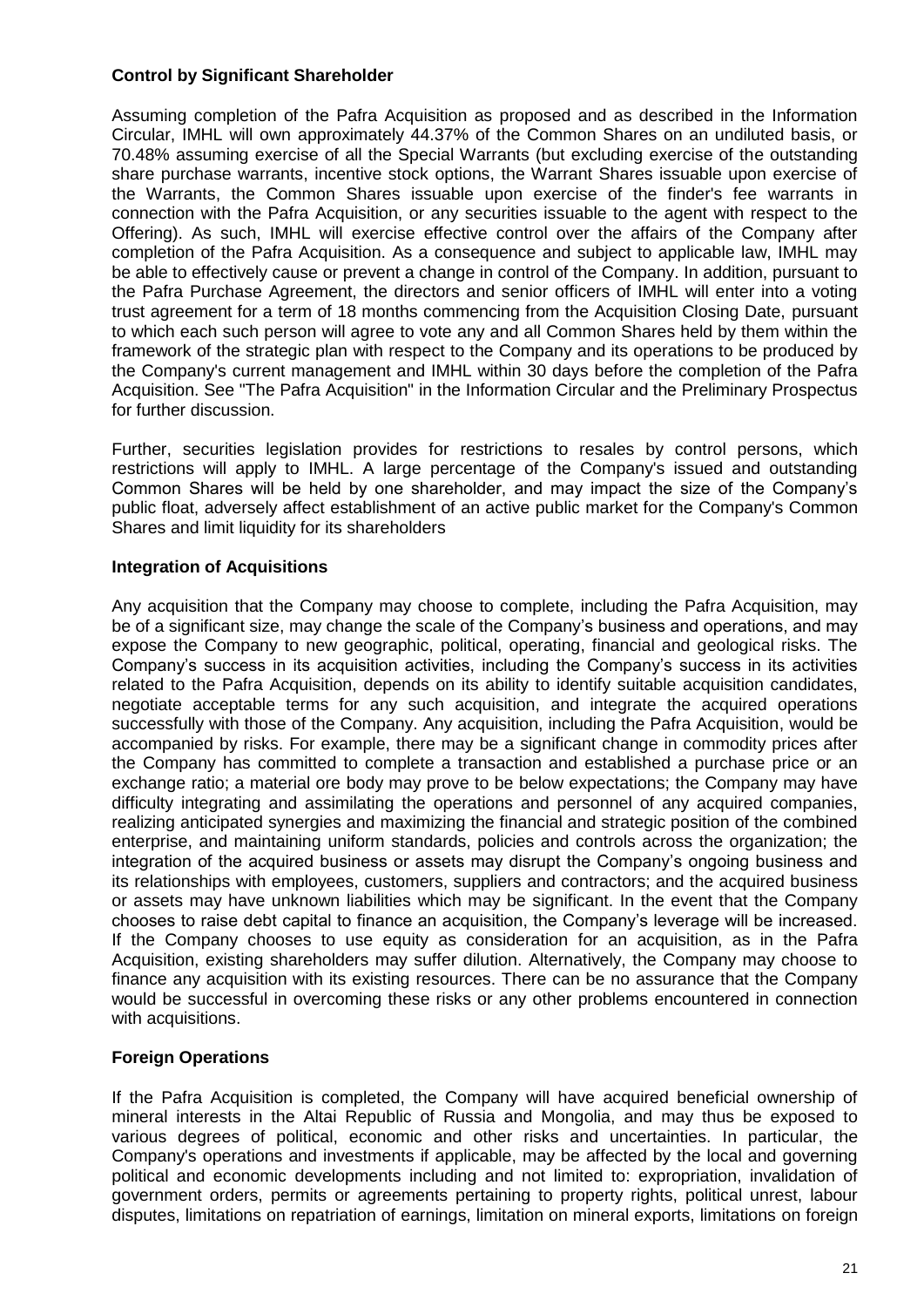ownership, inability to obtain or delays in obtaining necessary mining permits, opposition to mining from local, environmental or other non-governmental organizations, government participation, royalties, duties, rates of exchange, high rates of inflation, price controls, exchange controls, currency fluctuations, taxation and changes in laws, regulations or policies as well as by laws of Canada affecting foreign trade, investment and taxation.

# **Limited Operating History**

The Company is still in an early stage of development. The Company is engaged in the business of acquiring, exploring and, if warranted, developing mineral properties in the hope of locating economic deposits of minerals. The Company's mineral interests are in the early stages of exploration and are without a known deposit of commercial ore. The Company has no history of earnings. There is no guarantee that economic quantities of mineral reserves will be discovered on the Company's property.

# **Exploration and Development Risks**

Resource exploration and development is a speculative business, characterized by a number of significant risks including, among other things, unprofitable efforts resulting not only from the failure to discover mineral deposits but also from finding mineral deposits that, though present, are insufficient in quantity and quality to return a profit from production. The marketability of minerals acquired or discovered by the Company may be affected by numerous factors which are beyond the control of the Company and which cannot be accurately predicted, such as market and mineral price fluctuations, particular attributes of any deposits (including size and grade), the proximity and capacity of milling facilities, mineral markets and processing equipment, and other factors as government regulations, including regulations relating to royalties, allowable production, importing and exporting of minerals, and environmental protection. The exact effect of these factors cannot be accurately predicted, but the combination of these factors may result in the Company not having an adequate return on investment.

The Werner Lake Properties are in the exploration stage only and is without proven bodies of commercial minerals. Development of any property would follow only if favourable exploration results are obtained. The business of exploration for minerals and mining involves a high degree of risk. Few properties that are explored are ultimately developed into producing mines.

There is no assurance that the Company's mineral exploration activities and, if warranted, its development activities will result in any discoveries of commercial bodies any minerals. The longterm profitability of the Corporation's operations will, in part, be directly related to the costs and success of its exploration programs, which may be affected by a number of factors.

Substantial expenditures are required to establish reserves through drilling and to develop the mining and processing facilities and infrastructure at any site chosen for mining. Although substantial benefits may be derived from the discovery of a major mineralized deposit, no assurance can be given that minerals will be discovered in sufficient quantities to justify commercial operations or that funds required for development can be obtained on a timely basis.

# **Mineral Titles**

No assurances can be given that title defects to the Company's mineral interests do not exist. The Company's current mineral properties and other properties it may from time to time acquire an interest in, may be subject to prior unregistered agreements, transfers or claims and title may be affected by undetected defects. If title defects do exist, it is possible that the Company may lose all or a portion of its right, title and interest in and to the properties.

#### **Loss of Interest in Properties**

The Company may acquire properties which require the Company to make certain additional payments in order to maintain its interests. The Company's ability to acquire or maintain those interests will be dependent on its ability to raise additional funds by equity and/or debt financing.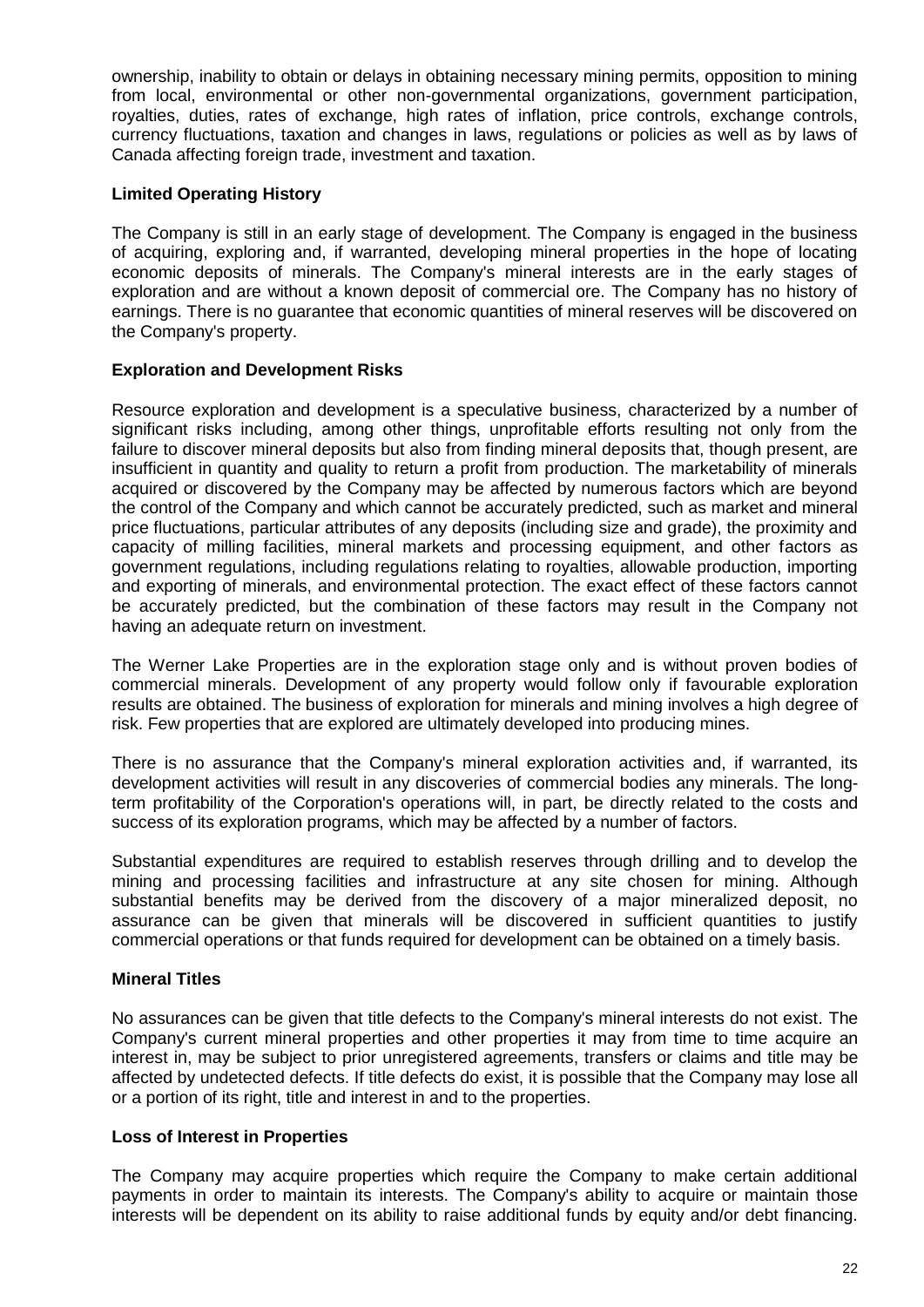Failure to obtain additional financing may result in the Company being unable to make the periodic payments required for the acquisition of its interests in certain properties and could result in delay or postponement of further exploration and the partial or total loss of the Company's interest in such properties.

# **Aboriginal Rights**

Aboriginal rights may be claimed on Crown properties or other types of tenure with respect to which mining rights have been conferred. The Company is not aware of any aboriginal land claims having been asserted or any legal actions relating to aboriginal issues having been instituted with respect of the mineral claims in which the Company has an interest.

#### **Permits and Government Regulations**

The future operations of the Company will require permits from various federal, provincial and local governmental authorities and will be governed by laws and regulations governing exploration, development, mining, production, export, taxes, labour standards, occupational health, waste disposal, land use, environmental protections, mine safety and other matters. There can be no guarantee that the Company will be able to obtain all necessary permits and approvals that may be required to undertake exploration activity or commence construction or operation of mine facilities on any of its properties.

#### **Environmental and Safety Regulations and Risks**

Environmental laws and regulations may affect the operations of the Company. These laws and regulations set various standards regulating certain aspects of environmental quality. They provide for penalties and other liabilities for the violation of such standards and establish, in certain circumstances, obligations to rehabilitate current and former facilities and locations where operations are or were conducted. The permission to operate can be temporarily withdrawn where there is evidence of serious breaches of health and safety standards, or even permanently in the case of extreme breaches.

Significant liabilities could be imposed on the Company for damages, clean-up costs or penalties in the acquired properties or non-compliance with environmental laws or regulations. In all major developments, the Company generally relies on recognized designers and development contractors, from which the Company will, in the first instance, seek indemnities. The Company intends to minimize risks by taking steps to ensure compliance with environmental, health and safety laws and regulations and operating to applicable standards. There is a risk that environmental laws and regulations may become more onerous, and thus raising the costs of operations.

#### **Competition**

The resource industry is intensely competitive in all of its phases. The Company competes with many companies possessing greater financial resources and technical facilities than the Company. The competition in the mineral exploration and development business could adversely affect the Company's ability to acquire suitable properties or prospects for exploration in the future.

#### **Management**

The success of the Company is currently dependant on the performance of its directors and officers. The loss of the services of any of these persons could have a materially adverse effect on the Company's business and prospects. There is no assurance that the Company can maintain the services of its directors, officers or other qualified personnel required to operate its business. At this date there are no indications that any change in management cannot be maintained at the current structure.